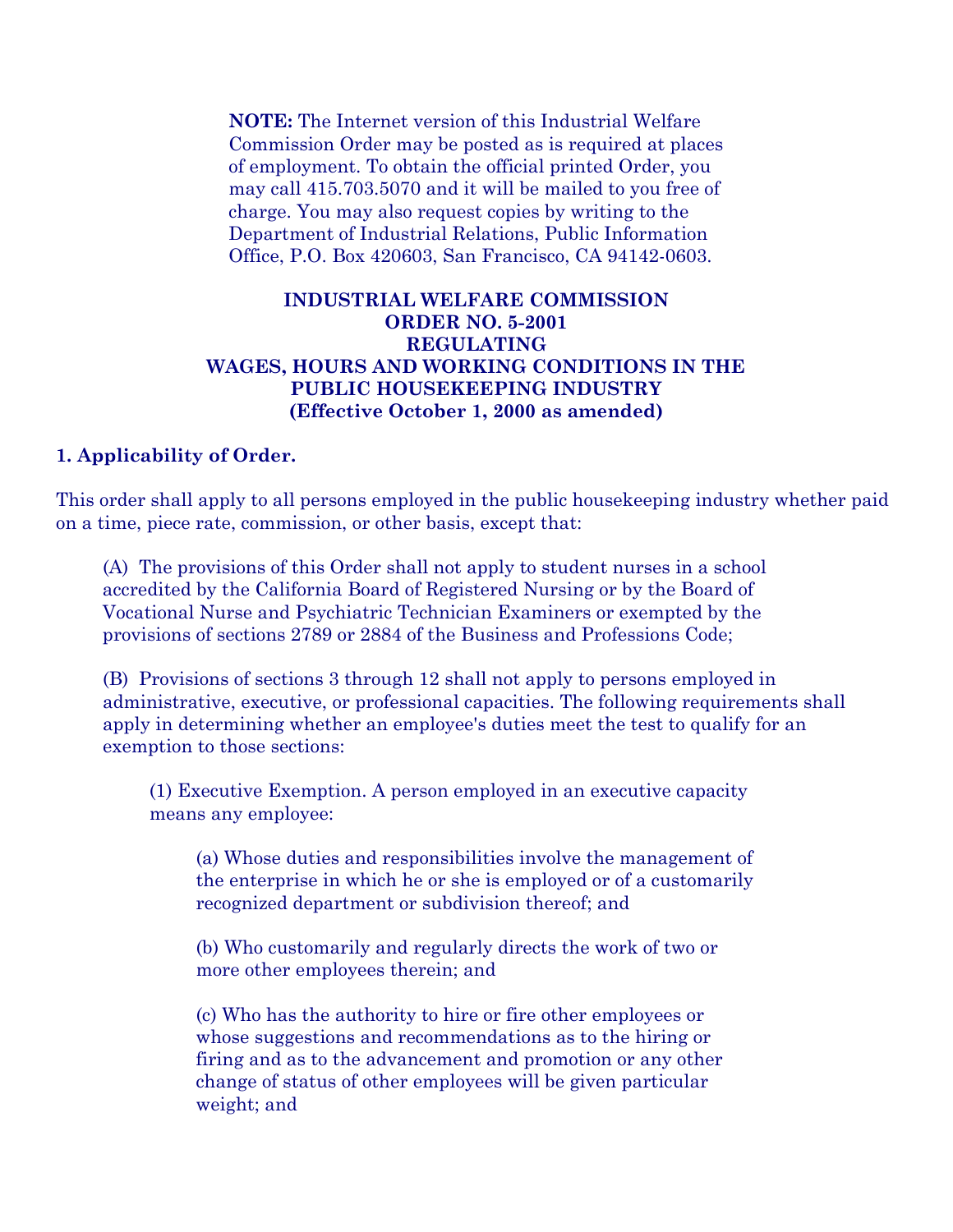(d) Who customarily and regularly exercises discretion and independent judgment; and

(e) Who is primarily engaged in duties which meet the test of the exemption. The activities constituting exempt work and nonexempt work shall be construed in the same manner as such items are construed in the following regulations under the Fair Labor Standards Act effective as of the date of this order: 29 C.F.R. §§ 541.102, 541.104-111, 541.115-116. Exempt work shall include, for example, all work that is directly and closely related to exempt work and work which is properly viewed as a means for carrying out exempt functions. The work actually performed by the employee during the course of the work week must, first and foremost, be examined and the amount of time the employee spends on such work, together with the employer's realistic expectations and the realistic requirements of the job, shall be considered in determining whether the employee satisfies this requirement.

(f) Such an employee must also earn a monthly salary equivalent to no less than two times the state minimum wage for full-time employment. Full-time employment is defined in Labor Code § 515(c) as 40 hours per week.

(2) Administrative Exemption. A person employed in an administrative capacity means any employee:

(a) Whose duties and responsibilities involve either:

(1) The performance of office or non-manual work directly related to management policies or general business operations of his employer or his employer's customers, or

(2) The performance of functions in the administration of a school system, or educational establishment or institution, or of a department of subdivision thereof, in work directly related to the academic instruction or training carried on therein; and

(b) Who customarily and regularly exercises discretion and independent judgment; and

(c) (1) Who regularly and directly assists a proprietor, or an employee employed in a bona fide executive or administrative capacity (as such terms are defined for purposes of this section) , or

(2) who performs under only general supervision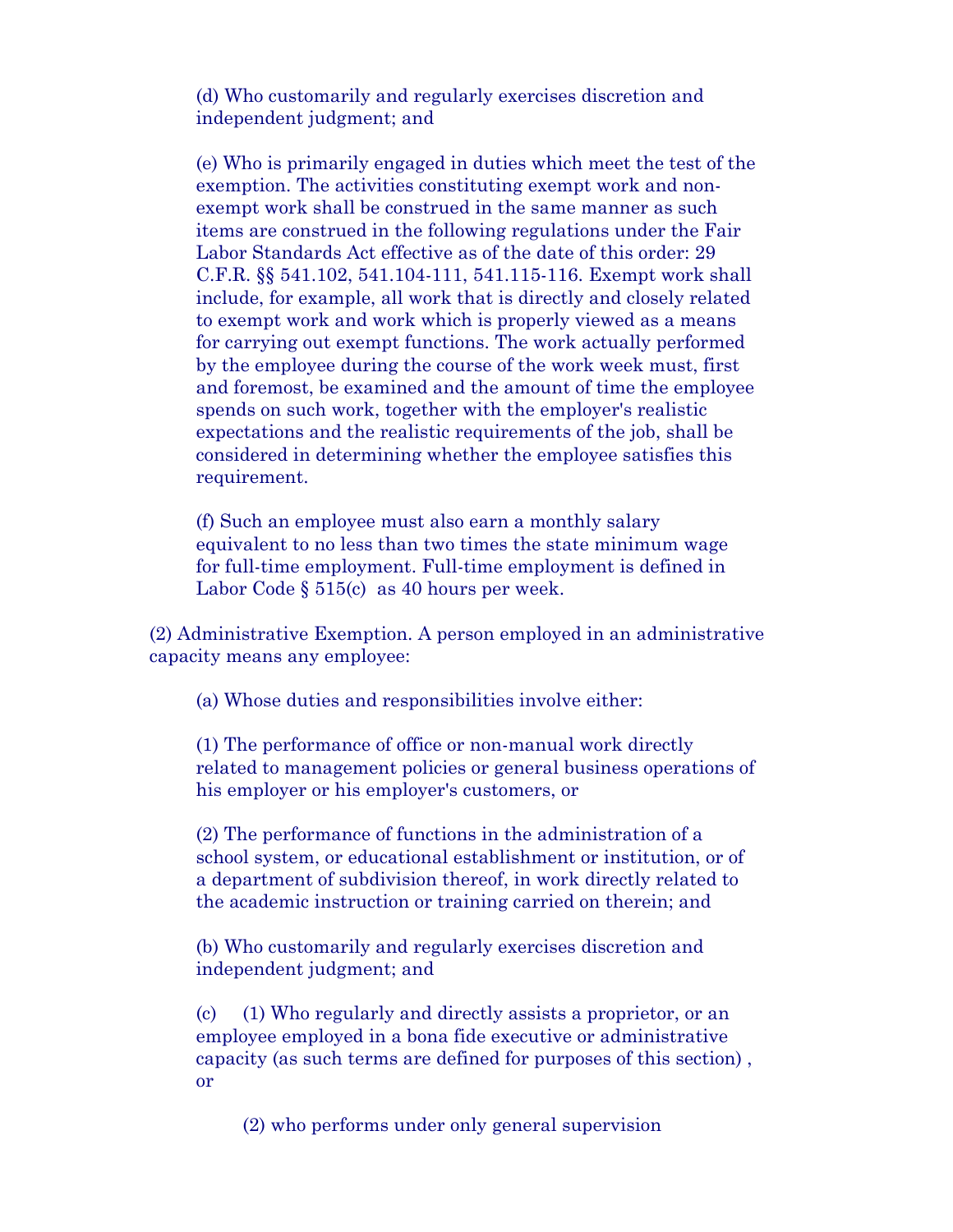work along specialized or technical lines requiring special training, experience, or knowledge, or

(3) who executes under only general supervision special assignments and tasks, and

(d) Who is primarily engaged in duties which meet the test of the exemption. The activities constituting exempt work and nonexempt work shall be construed in the same manner as such terms are construed in the following regulations under the Fair Labor Standards Act effective as of the date of this order: 29 C.F.R. §§ 541.201-205, 541.207-208, 541.210, 541.215. Exempt work shall include, for example, all work that is directly and closely related to exempt work and work which is properly viewed as a means for carrying out exempt functions. The work actually performed by the employee during the course of the work week must, first and foremost, be examined and the amount of time the employee spends on such work, together with the employer's realistic expectations and the realistic requirements of the job, shall be considered in determining whether the employee satisfies this requirement.

(e) Such employee must also earn a monthly salary equivalent to no less than two times the state minimum wage for full-time employment. Full -time employment is defined in Labor Code § 515(c) as 40 hours per week.

(3) Professional Exemption. A person employed in a professional capacity means any employee who meets all of the following requirements:

(a)(1) Who is licensed or certified by the State of

California and is primarily engaged in the practice of one of the following recognized professions: law, medicine, dentistry, optometry, architecture, engineering, teaching, or accounting; or

(2) Who is primarily engaged in an occupation commonly recognized as a learned or artistic profession. For the purposes of this subsection, "learned or artistic profession" means an employee who is primarily engaged in the performance of:

(i) Work requiring knowledge of an advanced type in a field or science or learning customarily acquired by a prolonged course of specialized intellectual instruction and study, as distinguished from a general academic education and from an apprenticeship, and from training in the performance of routine mental, manual, or physical processes, or work that is an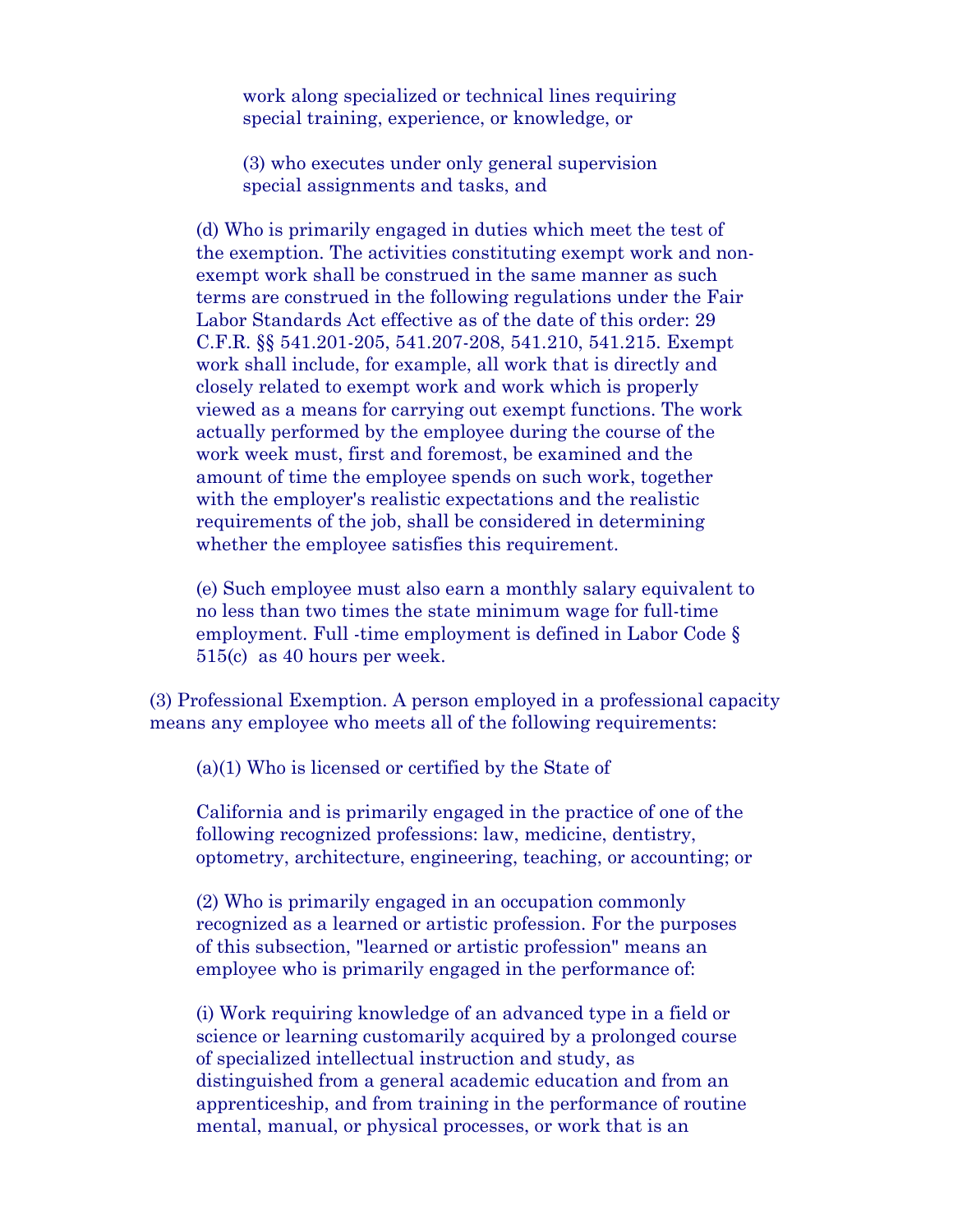essential part of or necessarily incident to any of the above work; or

(ii) Work that is original and creative in character in a recognized field of artistic endeavor (as opposed to work which can be produced by a person endowed with general manual or intellectual ability and training) , and the result of which depends primarily on the invention, imagination, or talent of the employee or work that is an essential part of or necessarily incident to any of the above work; and

(iii) Whose work is predominantly intellectual and varied in character (as opposed to routine mental, manual, mechanical, or physical work) and is of such character that the output produced or the result accomplished cannot be standardized in relation to a given period of time.

(b) Who customarily and regularly exercises discretion and independent judgment in the performance of duties set forth in paragraph (a) .

(c) Who earns a monthly salary equivalent to no less than two times the state minimum wage for full-time employment. Fulltime employment is defined in Labor Code §515 (c) as 40 hours per week.

(d) Subsection (a)(2) above is intended to be construed in accordance with the following provisions of federal law as they existed as of the date of this Wage Order: 29 C.F.R. §§ 541.207, 541.301(a) -(d) , 541.302, 541.306, 541.307, 541.308, and 541.310.

(e) Notwithstanding the provisions of this subsection, pharmacists employed to engage in the practice of pharmacy, and registered nurses employed to engage in the practice of nursing, shall not be considered exempt professional employees, nor shall they be considered exempt from coverage for the purposes of this subsection unless they individually meet the criteria established for exemption as executive or administrative employees.

(f) Subsection (e) above, shall not apply to the following advanced practice nurses:

(1) Certified nurse midwives who are primarily engaged in performing duties for which certification is required pursuant to Article 2.5 (commencing with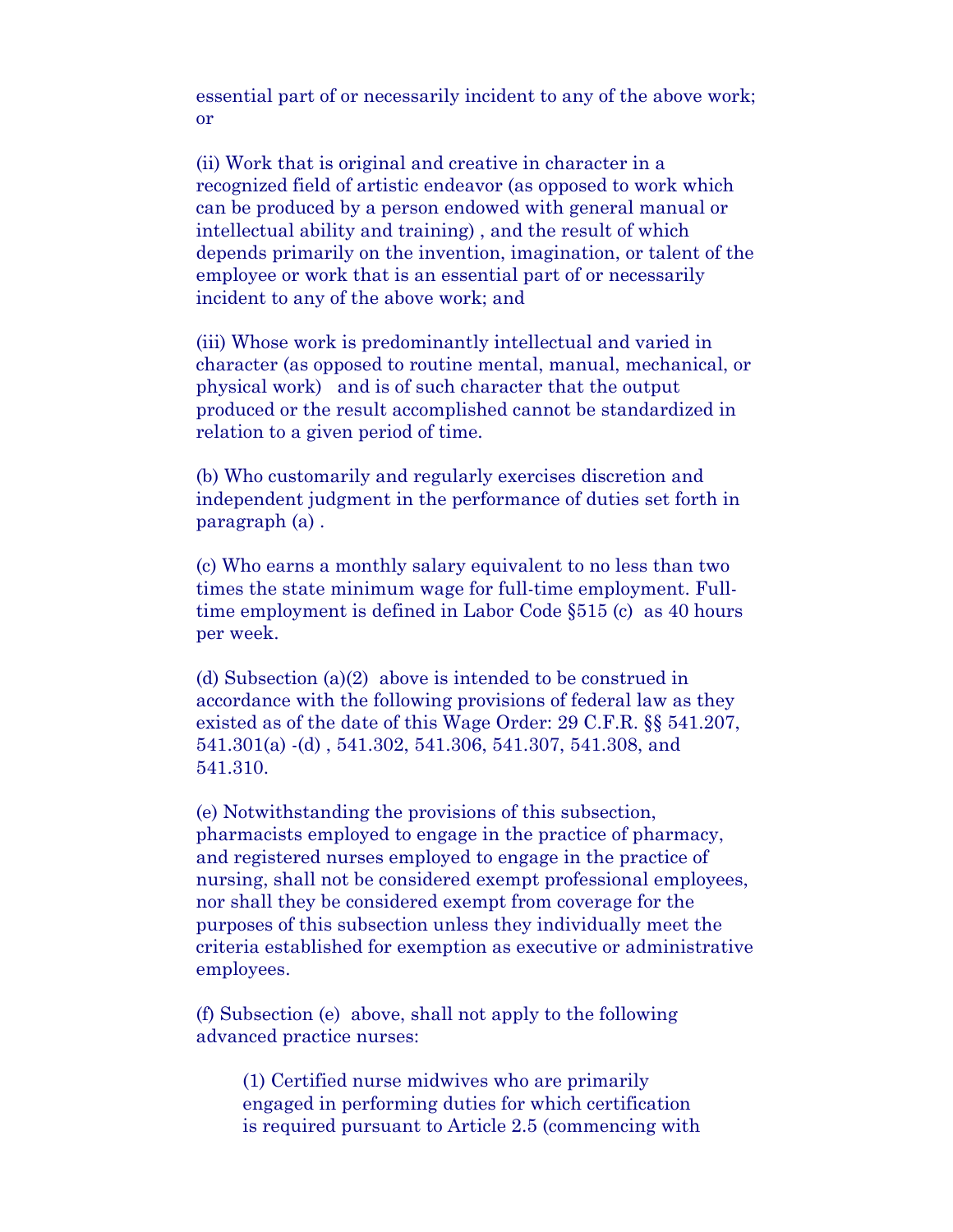Section 2746) of Chapter 6 of Division 2 of the Business and Professions Code.

(2) Certified nurse anesthetists who are primarily engaged in performing duties for which certification is required pursuant to Article 7 (commencing with Section 2825) of Chapter 6 of Division 2 of the Business and Professions Code.

(3) Certified nurse practitioners who are primarily engaged in performing duties for which certification is required pursuant to Article 8 (commencing with Section 2834) of Chapter 6 of Division 2 of the Business and Professions Code.

(4) Nothing in this paragraph shall exempt the occupations set forth in subparagraphs (1) , (2) , and (3) from meeting the requirements of subsection 1(A)  $(3)(a) - (c)$ , above.

(g) Except as provided in subsection (h) , an employee in the computer software field shall be exempt, if all of the following apply:

(1) The employee is primarily engaged in work that is intellectual or creative and that requires the exercise of discretion and independent judgment, and the employee is primarily engaged in duties that consist of one or more of the following:

(i) The application of systems analysis techniques and procedures, including consulting with users, to determine hardware, software, or system functional specifications.

(ii) The design, development, documentation, analysis, creation, testing, or modification of computer systems or programs, including prototypes, based on and related to, user or system design specifications.

(iii) The documentation, testing, creation, or modification of computer programs related to the design of software or hardware for computer operating systems.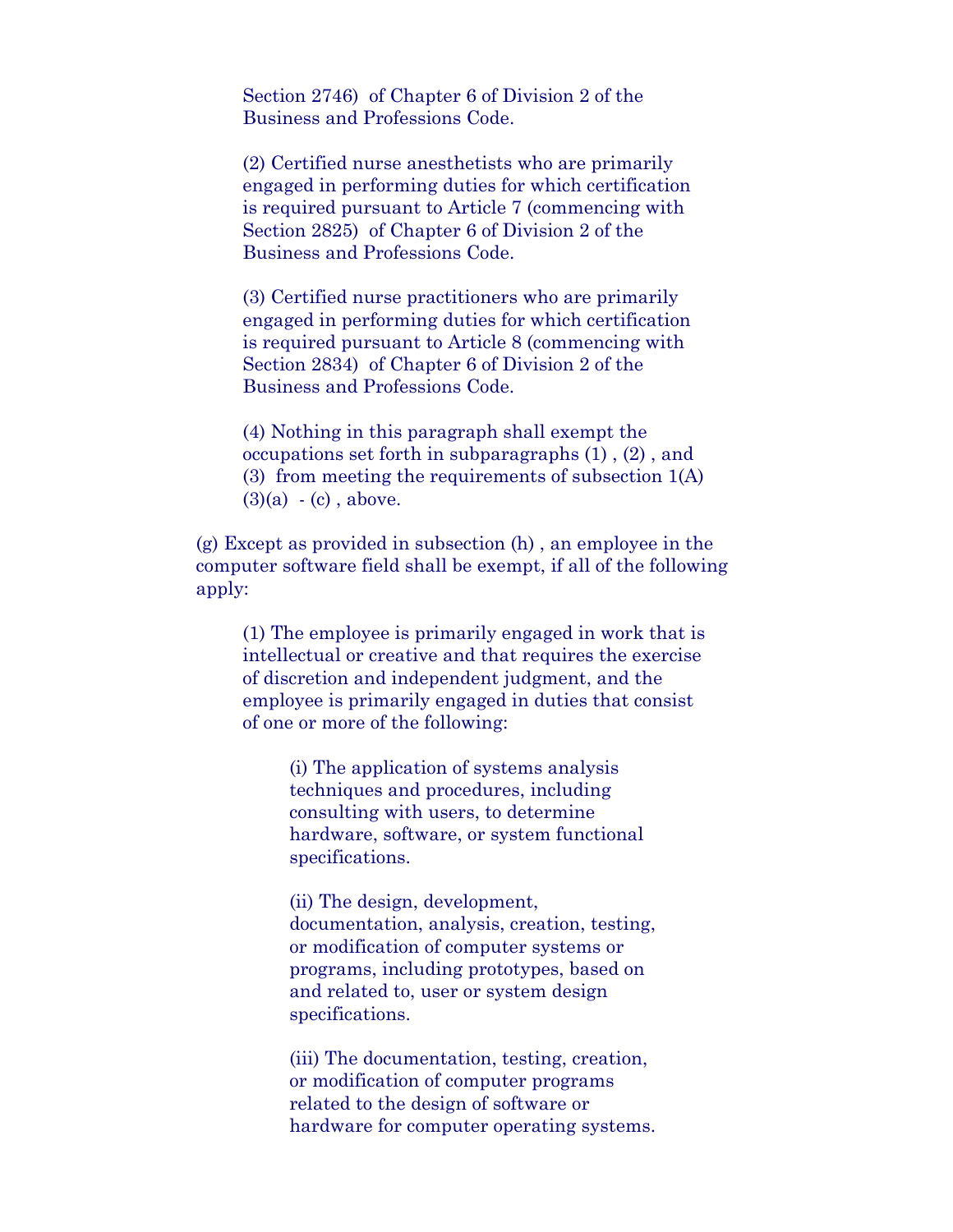(2) The employee is highly skilled and is proficient in the theoretical and practical application of highly specialized information to computer systems analysis, programming, and software engineering. A job title shall not be determinative of the applicability of this exemption.

(3) The employee's hourly rate of pay is not less than forty-one dollars (\$41.00) . The Division of Labor Statistics and Research shall adjust this pay rate on October 1 of each year to be effective on January 1 of the following year by an amount equal to the percentage increase in the California Consumer Price Index for Urban Wage Earners and Clerical Workers.

(h) The exemption provided in subsection (g) does not apply to an employee if any of the following apply:

(1) The employee is a trainee or employee in an entrylevel position who is learning to become proficient in the theoretical and practical application of highly specialized information to computer systems analysis, programming, and software engineering.

(2) The employee is in a computer-related occupation but has not attained the level of skill and expertise necessary to work independently and without close supervision.

(3) The employee is engaged in the operation of computers or in the manufacture, repair, or maintenance of computer hardware and related equipment.

(4) The employee is an engineer, drafter, machinist, or other professional whose work is highly dependent upon or facilitated by the use of computers and computer software programs and who is skilled in computer-aided design software, including CAD/CAM, but who is not in a computer systems analysis or programming occupation.

(5) The employee is a writer engaged in writing material, including box labels, product descriptions, documentation, promotional material, setup and installation instructions, and other similar written information, either for print or for onscreen media or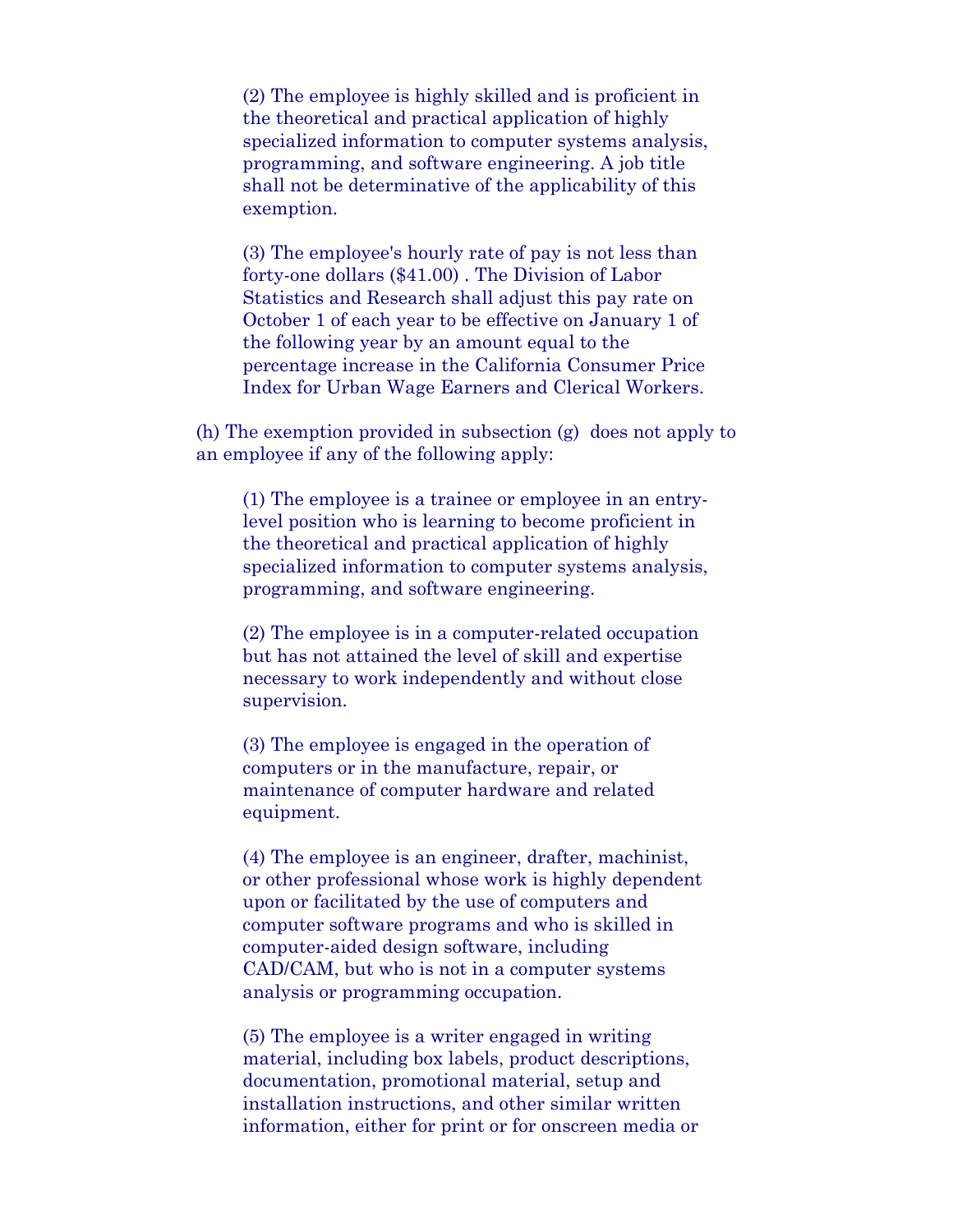who writes or provides content material intended to be read by customers, subscribers, or visitors to computer-related media such as the World Wide Web or CD-ROMs.

(6) The employee is engaged in any of the activities set forth in subsection (g) for the purpose of creating imagery for effects used in the motion picture, television, or theatrical industry.

(C) The provisions of this Order shall not apply to employees directly employed by the State or any county, incorporated city or town or other municipal corporation, or to outside salespersons.

(D) Provisions of this Order shall not apply to any individual who is the parent, spouse, child, or legally adopted child of the employer.

(E) Effective January 1, 2001, the provisions of this Order shall not apply to any individual participating in a national service program, such as AmeriCorps, carried out using assistance provided under Section 12571 of Title 42 of the United States Code. (See Stats. 2000, ch. 365, amending Labor Code § 1171.)

### **2. Definitions.**

(A) "Commission" means the Industrial Welfare Commission of the State of California.

(B) "Division" means the Division of Labor Standards Enforcement of the State of California.

(C) "Public Housekeeping Industry" means any industry, business, or establishment which provides meals, housing, or maintenance services whether operated as a primary business or when incidental to other operations in an establishment not covered by and industry order of the Commission, and includes, but is not limited to the following:

(1) Restaurants, night clubs, taverns, bars, cocktail lounges, lunch counters, cafeterias, boarding houses, clubs, and all similar establishments where food in either sold or liquid form is prepared and served to be consumed on the premises;

(2) Catering, banquet, box lunch service, and similar establishments which prepare food for consumption on or off the premises;

(3) Hotels, motels, apartment houses, rooming houses, camps, clubs, trailer parks, office or loft buildings, and similar establishments offering rental of living, business, or commercial quarters;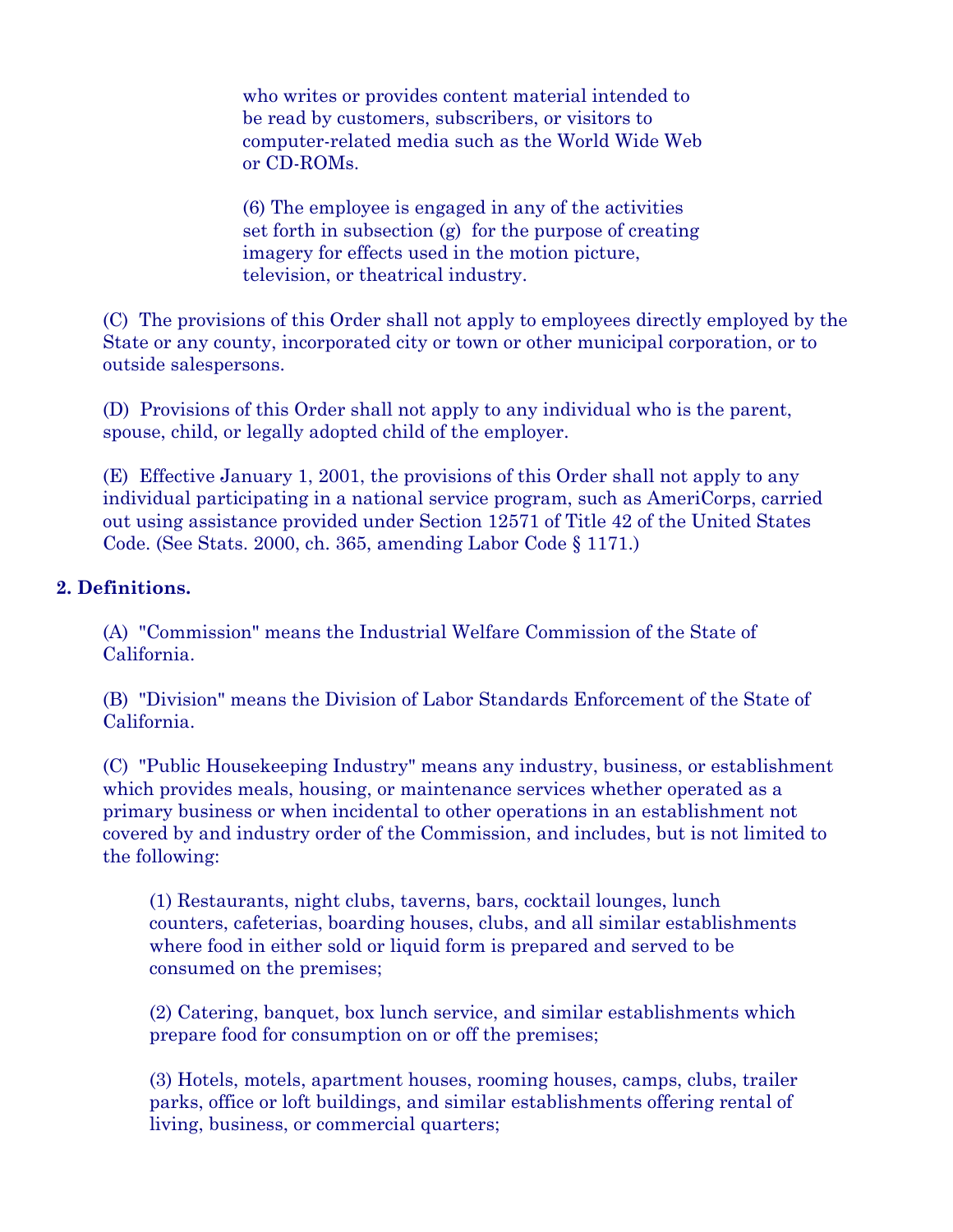(4) Hospitals, sanitariums, rest homes, child nurseries, child care institutions, homes for the aged, and similar establishments offering board or lodging in addition to medical, surgical, nursing, convalescent, aged, or child care;

(5) Private schools, colleges, or universities, and similar establishments which provide board or lodging in additional to educational facilities;

(6) Establishments contracting for development, maintenance or cleaning of grounds; maintenance or cleaning of facilities and/or quarters of commercial units and living units; and

(7) Establishments providing veterinary or other animal care services.

(D) An "alternative workweek schedule" means any regularly scheduled workweek requiring an employee to work more than eight (8) hours in a 24-hour period.

(E) "Emergency" means an unpredictable or unavoidable occurrence at unscheduled intervals requiring immediate action.

(F) "Employ" means to engage, suffer, or permit to work.

(G) "Employee" means any person employed by an employer, and includes any lessee who is charged rent, or who pays rent for a chair, booth, or space and

(1) who does not use his or her own funds to purchase requisite supplies, and

(2) who does not maintain an appointment book separate and distinct from that of the establishment in which the space is located, and

(3) who does not have a business license where applicable.

(H) "Employees in the Healthcare Industry" means any of the following:

(1) Employees in the healthcare industry providing patient care; or

(2) Employees in the healthcare industry working in a clinical or medical department, including pharmacists dispensing prescriptions in any practice setting; or

(3) Employees in the healthcare industry working primarily or regularly as a member of a patient care delivery team

(4) Licensed veterinarians, registered veterinary technicians and unregistered animal health technicians providing patient care.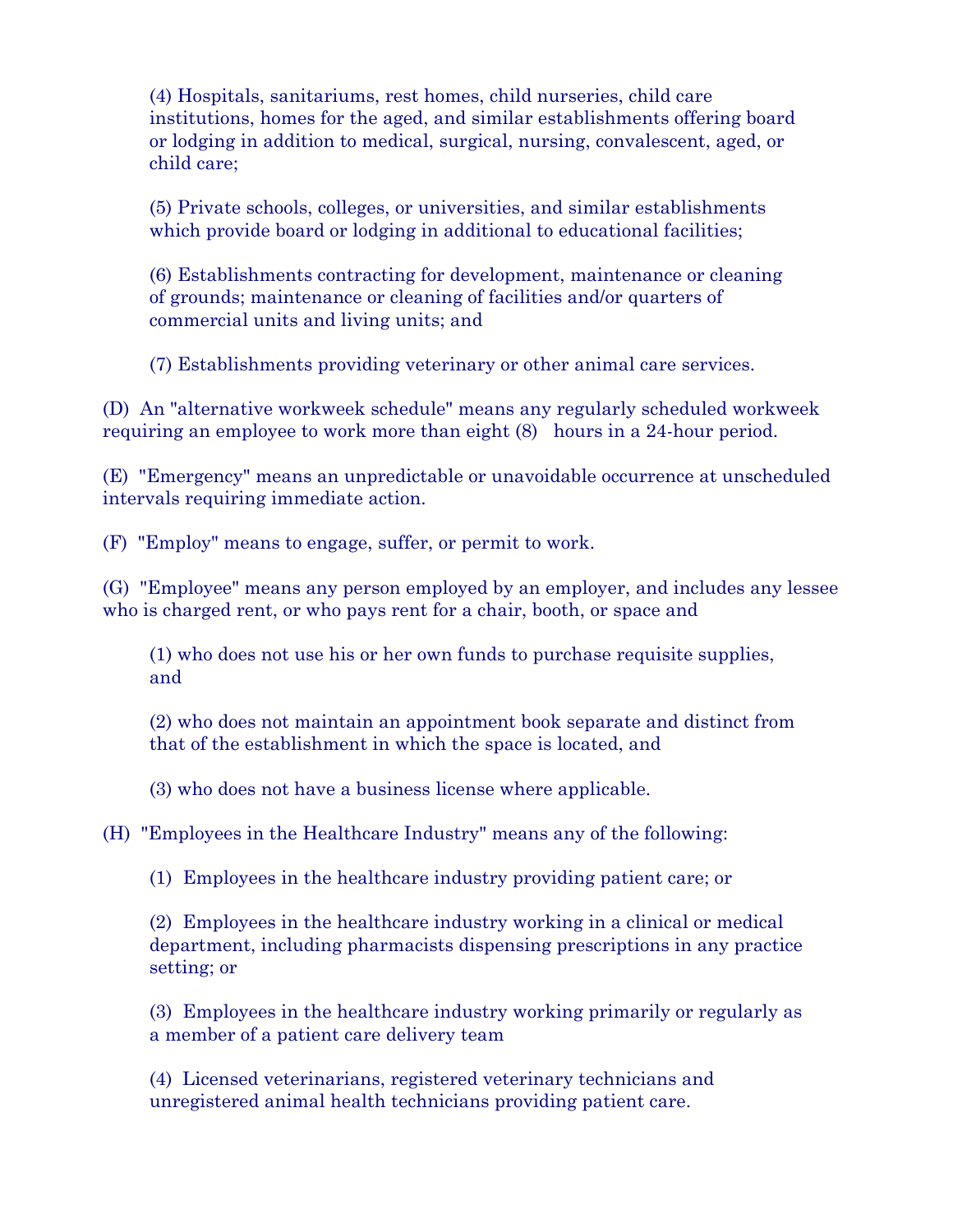(I) "Employer" means any person as defined in Section 18 of the Labor Code, who directly or indirectly, or through an agent or any other person, employs or exercises control over the wages, hours, or working conditions of any person.

(J) "Healthcare Emergency" consists of an unpredictable or unavoidable occurrence at unscheduled intervals relating to healthcare delivery, requiring immediate action.

(K) "Healthcare Industry" is defined as hospitals, skilled nursing facilities, intermediate care and residential care facilities, convalescent care institutions, home health agencies, clinics operating twenty-four  $(24)$  hours per day, and clinics performing surgery, urgent care, radiology, anesthesiology, pathology, neurology or dialysis.

(L) "Hours worked" means the time during which an employee is subject to the control of an employer, and includes all the time the employee is suffered or permitted to work, whether or not required to do so, and in the case of an employee who is required to reside on the employment premises, that time spent carrying out assigned duties shall be counted as hours worked. Within the health care industry, the term "hours worked" means the time during which an employee is suffered or permitted to work for the employer, whether or not required to do so, as interpreted in accordance with the provisions of the Fair Labor Standards Act.

(M) "Minor" means, for the purpose of this Order, any person under the age of eighteen (18) years.

(N) "Outside Salesperson" means any person, 18 years if age or over, who customarily and regularly works more than half the working time away from the employer's place of business selling tangible or intangible items or obtaining orders or contracts for products, services or use of facilities.

(O) "Personal attendant" includes baby sitters and means any person employed by a non-profit organization covered by this order to supervise, feed or dress a child or person who by reason of advanced age, physical disability or mental deficiency needs supervision. The status of "personal attendant" shall apply when no significant amount of work other than the foregoing is required.

(P) "Primarily" as used in section 1, Applicability, means more than one-half the employee's work time.

(Q) "Shift" means designated hours of work by an employee, with a designated beginning time and quitting time.

(R) "Split shift" means a work schedule which is interrupted by non-paid non-working periods established by the employer, other than bona fide rest or meal periods.

(S) "Teaching" means, for the purpose of section 1 of this Order, the profession of teaching under a certificate from the Commission for Teacher Preparation and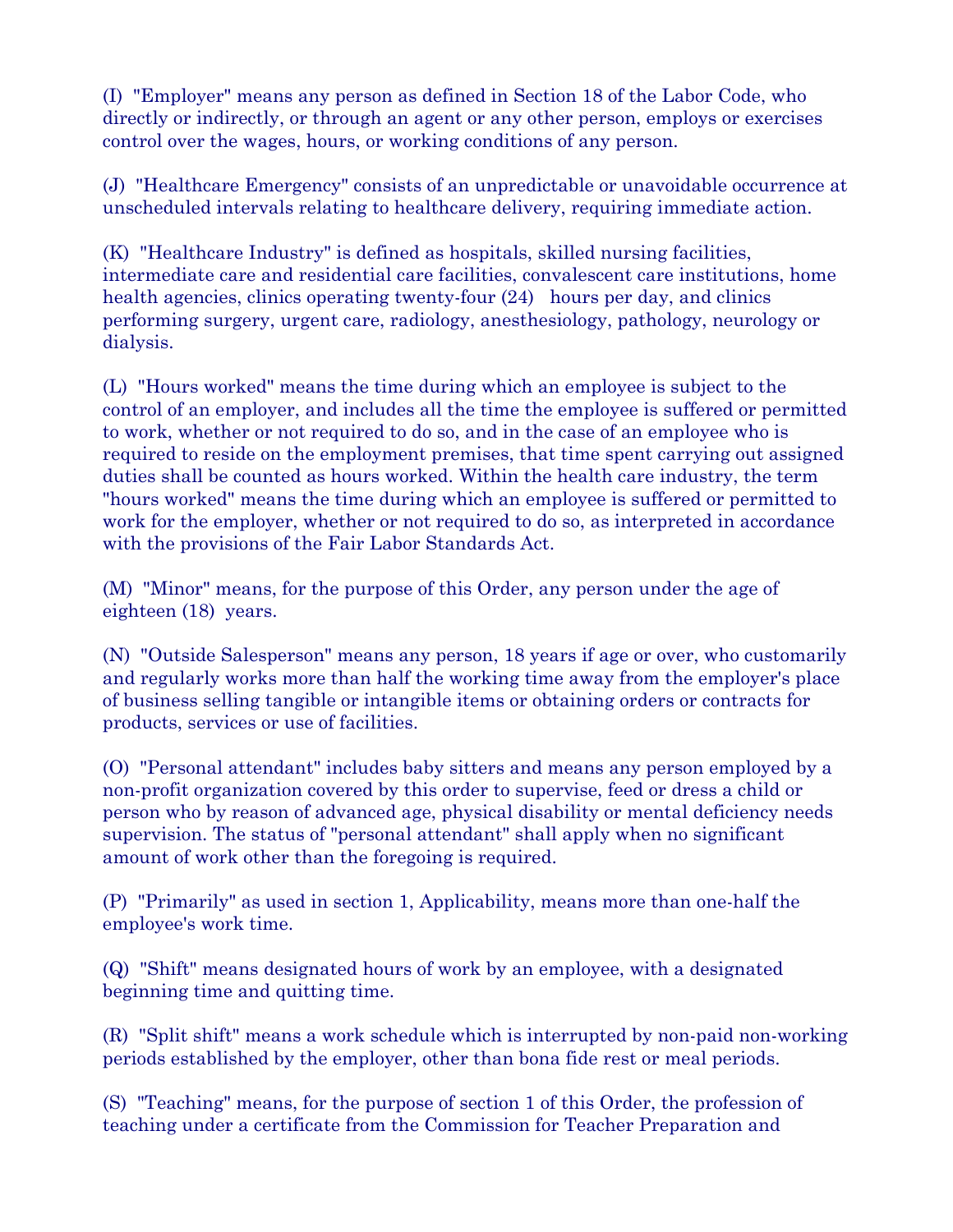Licensing or teaching in an accredited college or university.

(T) "Wages" (See California Labor Code, section 200)

(U) "Workday" and "day" mean any consecutive 24-hour period beginning at the same time each calendar day.

(V) "Workweek" and "week" mean any seven (7) consecutive days, starting with the same calendar day each week. "Workweek" is a fixed and regularly recurring period of 168 hours, seven (7) consecutive 24-hour periods.

#### **3. Hours and Days of Work.**

Daily Overtime- General Provisions

(A) The following overtime provisions are applicable to employees eighteen (18) years of age or over and to employees sixteen (16) or seventeen (17) years of age who are not required by law to attend school and are not otherwise prohibited by law from engaging in the subject work. Such employees shall not be employed more than eight (8) hours in any workday or more than forty (40) hours in any workweek unless the employee receives one and one-half  $(1 \frac{1}{2})$  times such employee's regular rate of pay for all hours worked over forty (40) hours in the workweek. Eight (8) hours of labor constitutes a day's work. Employment beyond eight (8) hours in any workday or more than six (6) days in any workweek is permissible provided the employee is compensated for such overtime at not less than:

(1) One and one-half  $(1 \frac{1}{2})$  times the employee's regular rate of pay for all hours worked in excess of eight (8) hours up to and including twelve (12) hours in any workday, and for the first eight (8) hours worked on the seventh  $(7<sup>th</sup>)$  consecutive day of work in a workweek; and

(2) Double the employee's regular rate of pay for all hours worked in excess of twelve (12) hours in any workday and for all hours worked in excess of eight (8) hours on the seventh  $(7<sup>th</sup>)$ consecutive day of work in a workweek.

 using the employee's regular hourly salary as one fortieth (1/40) of the employee's weekly salary. (3) The overtime rate of compensation required to be paid to a nonexempt full-time salaried employee shall be computed by

#### Alternative Workweek Schedules

(B1) No employer shall be deemed to have violated the daily overtime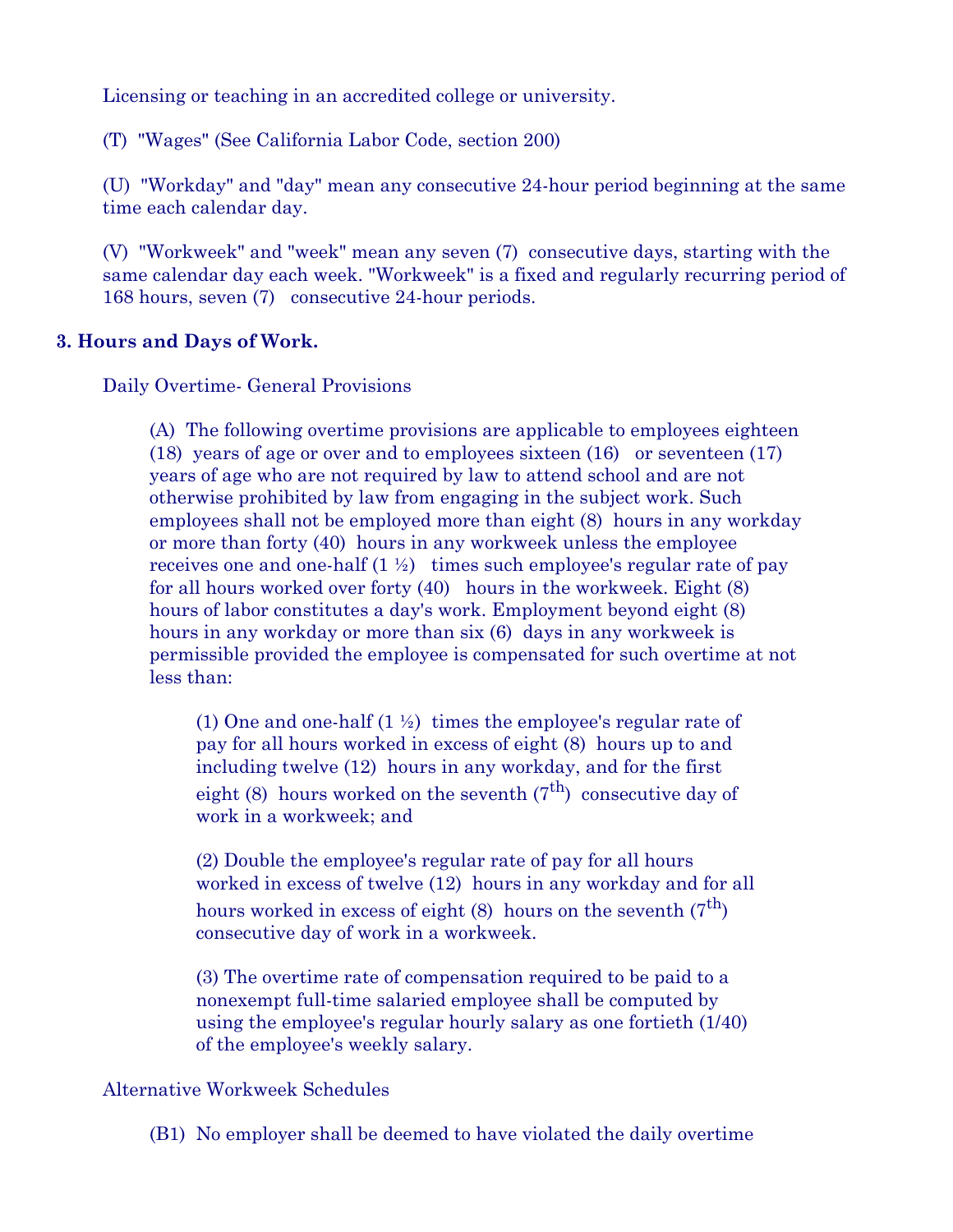provisions by instituting, pursuant to the election procedures set forth in this wage order, a regularly scheduled alternative workweek schedule of not more than ten (10) hours per day within a forty (40) hour workweek without the payment of an overtime rate of compensation. All work performed in any workday beyond the schedule established by the agreement up to twelve (12) hours a day or beyond forty (40) hours per week shall be paid at one and one-half  $(1 \frac{1}{2})$  times the employee's regular rate of pay. All work performed in excess of twelve (12) hours per day and any work in excess of eight (8) hours on those days worked beyond the regularly scheduled number of workdays established by the alternative workweek agreement shall be paid at double the employee's regular rate of pay. Any alternative workweek agreement adopted pursuant to this section shall provide for not less than four (4) hours of work in any shift. Nothing in this section shall prohibit an employer, at the request of the employee, to substitute one day of work for another day of the same length in the shift provided by the alternative workweek agreement on an occasional basis to meet the personal needs of the employee without the payment of overtime. No hours paid at either one and one-half  $(1 \frac{1}{2})$  or double the regular rate of pay shall be included in determining when forty (40) hours have been worked for the purpose of computing overtime compensation.

(1) If an employer, whose employees have adopted an alternative workweek agreement permitted by this order requires an employee to work fewer hours than those that are regularly scheduled by the agreement, the employer shall pay the employee overtime compensation at a rate of one and one-half (1  $\frac{1}{2}$  times the employee's regular rate of pay for all hours worked in excess of eight (8) hours, and double the employee's regular rate of pay for all hours worked in excess of twelve (12) hours for the day the employee is required to work the reduced hours.

(2) An employer shall not reduce an employee's regular rate of hourly pay as a result of the adoption, repeal or nullification of an alternative workweek schedule.

(3) An employer shall explore any available reasonable alternative means of accommodating the religious belief or observance of an affected employee that conflicts with an adopted alternative workweek schedule, in the manner provided by subdivision (j) of Section 12940 of the Government Code.

(4) An employer shall make a reasonable effort to find a work schedule not to exceed eight (8) hours in a workday, in order to accommodate any affected employee who was eligible to vote in an election authorized by this Section and who is unable to work the alternative workweek schedule established as the result of that election.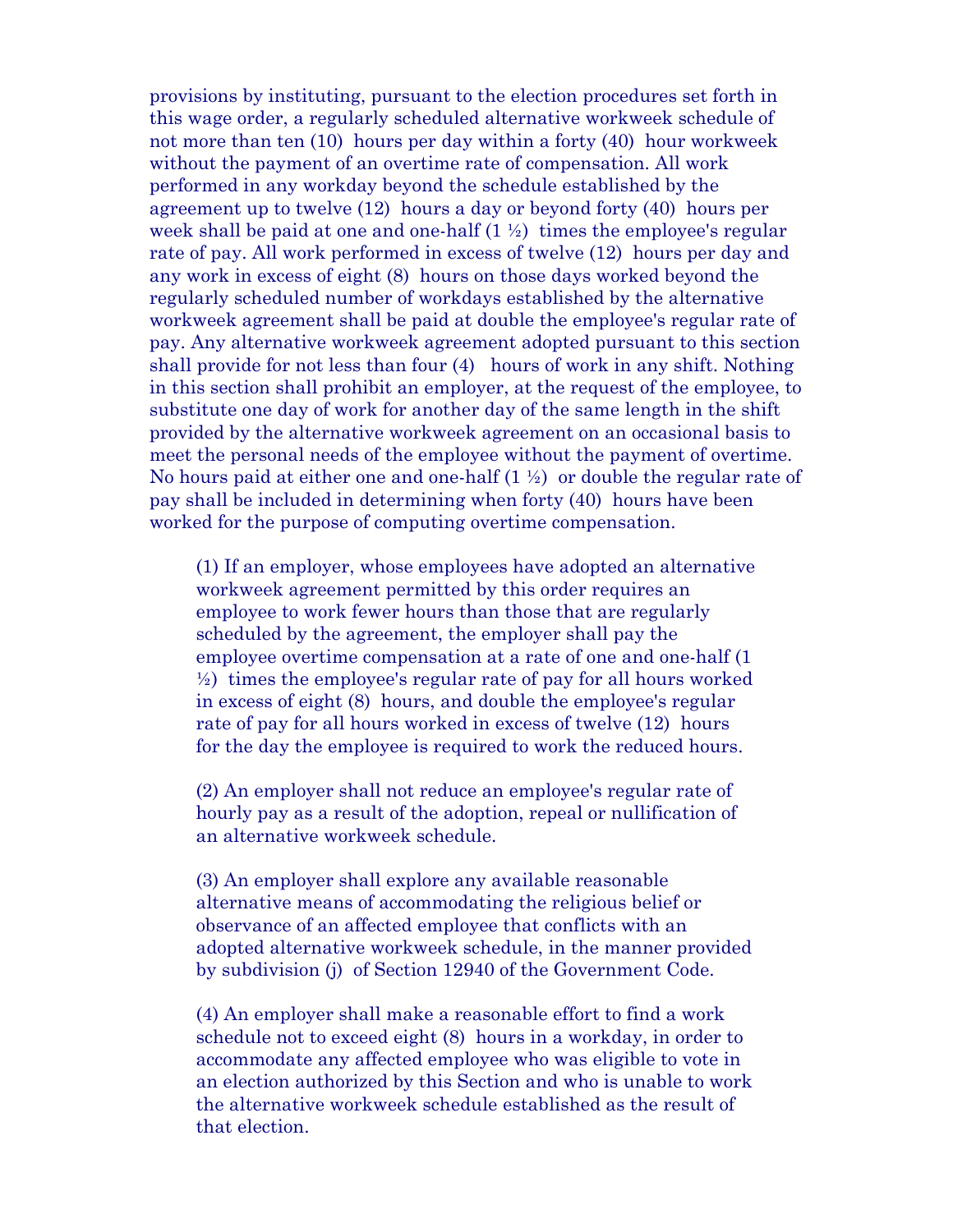(5) An employer shall be permitted, but not required, to provide a work schedule not to exceed eight (8) hours in a workday to accommodate any employee who is hired after the date of the election and who is unable to work the alternative workweek schedule established by the election.

(6) Arrangements adopted in a secret ballot election held pursuant to this order prior to 1998, or under the rules in effect prior to 1998, and before the performance of the work, shall remain valid after July 1, 2000 provided that the results of the election are reported by the employer to the Division of Labor Statistics and Research by January 1, 2001, in accordance with the requirements of Section B2 below (Election Procedures) . New arrangements can be entered into pursuant to the provisions of this section. Notwithstanding the foregoing, if a health care industry employer implemented a reduced rate for twelve (12) hour shift employees in the last quarter of 1999 and desires to reimplement a flexible work arrangement that includes twelve (12) hour shifts at straight time for the same work unit, the employer must pay a base rate to each affected employee in the work unit that is no less than that employee's base rate in 1999 immediately prior to the date of the rate reduction.

(7) Notwithstanding the above provisions regarding alternative workweek schedules, no employer of employees in the healthcare industry shall be deemed to have violated the daily overtime provisions by instituting, pursuant to the election procedures set forth in this wage order a regularly scheduled alternative workweek schedule that includes work days exceeding ten (10) hours but not more than twelve (12) hours within a forty 40-hour workweek without the payment of overtime compensation, provided that:

(a) An employee who works beyond twelve (12) hours in a workday shall be compensated at double the employee's regular rate of pay for all hours in excess of twelve (12) ;

(b) An employee who works in excess of forty (40) hours in a workweek shall be compensated at one and one-half (1½) times the employee's regular rate of pay for all hours over forty (40) hours in the workweek;

(c) Any alternative workweek agreement adopted pursuant to this section shall provide for not less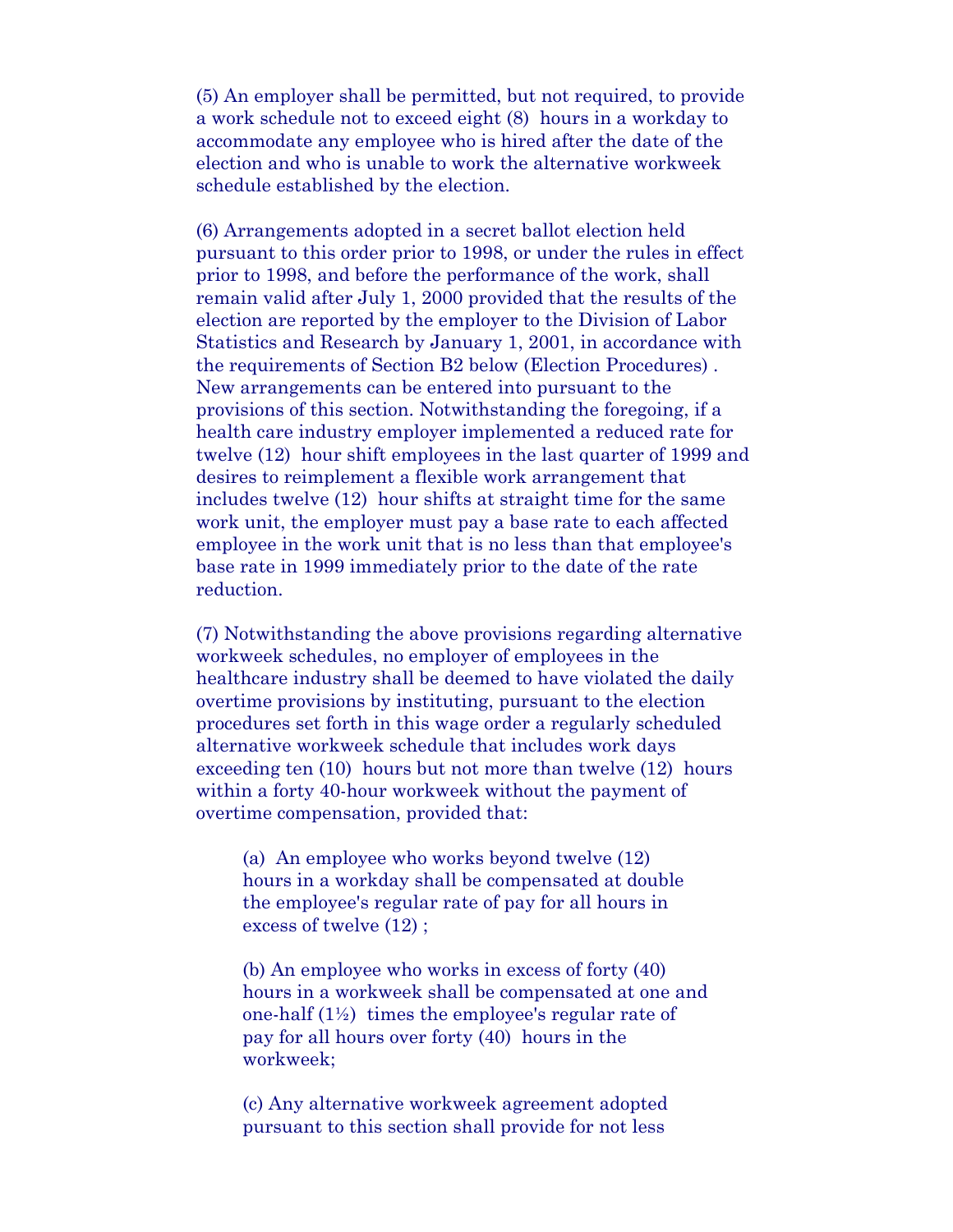than four (4) hours of work in any shift.

(d) The same overtime standards shall apply to employees who are temporarily assigned to a work unit covered by this subsection;

(e) Any employer who instituted an alternative workweek schedule pursuant to this subsection shall make a reasonable effort to find another work assignment for any employee who participated in a valid election prior to 1998 pursuant to the provisions of Wage Orders 4 and 5 and who is unable to work the alternative workweek schedule established.

(f) An employer engaged in the operation of a licensed hospital or in providing personnel for the operation of a licensed hospital who institutes, pursuant to a valid order of the Commission, a regularly scheduled alternative workweek that includes no more than three (3) twelve (12) -hour workdays, shall make a reasonable effort to find another work assignment for any employee who participated in the vote which authorized the schedule and is unable to work the 12 hour shifts. An employer shall not be required to offer a different work assignment to an employee if such a work assignment is not available or if the employee was hired after the adoption of the twelve (12) hour, three (3) day alternative workweek schedule.

(8) No employee assigned to work a twelve (12) hour shift established pursuant to this Order shall be required to work more than twelve (12) hours in any twenty-four (24) hour period unless the Chief Nursing Officer or authorized executive declares that:

(a) A "healthcare emergency", as defined above, exists in this Order, and

(b) All reasonable steps have been taken to provide required staffing, and

(c) Considering overall operational status needs, continued overtime is necessary to provide required staffing.

Provided further that no employee shall be required to work more than sixteen (16) hours in a 24-hour period unless by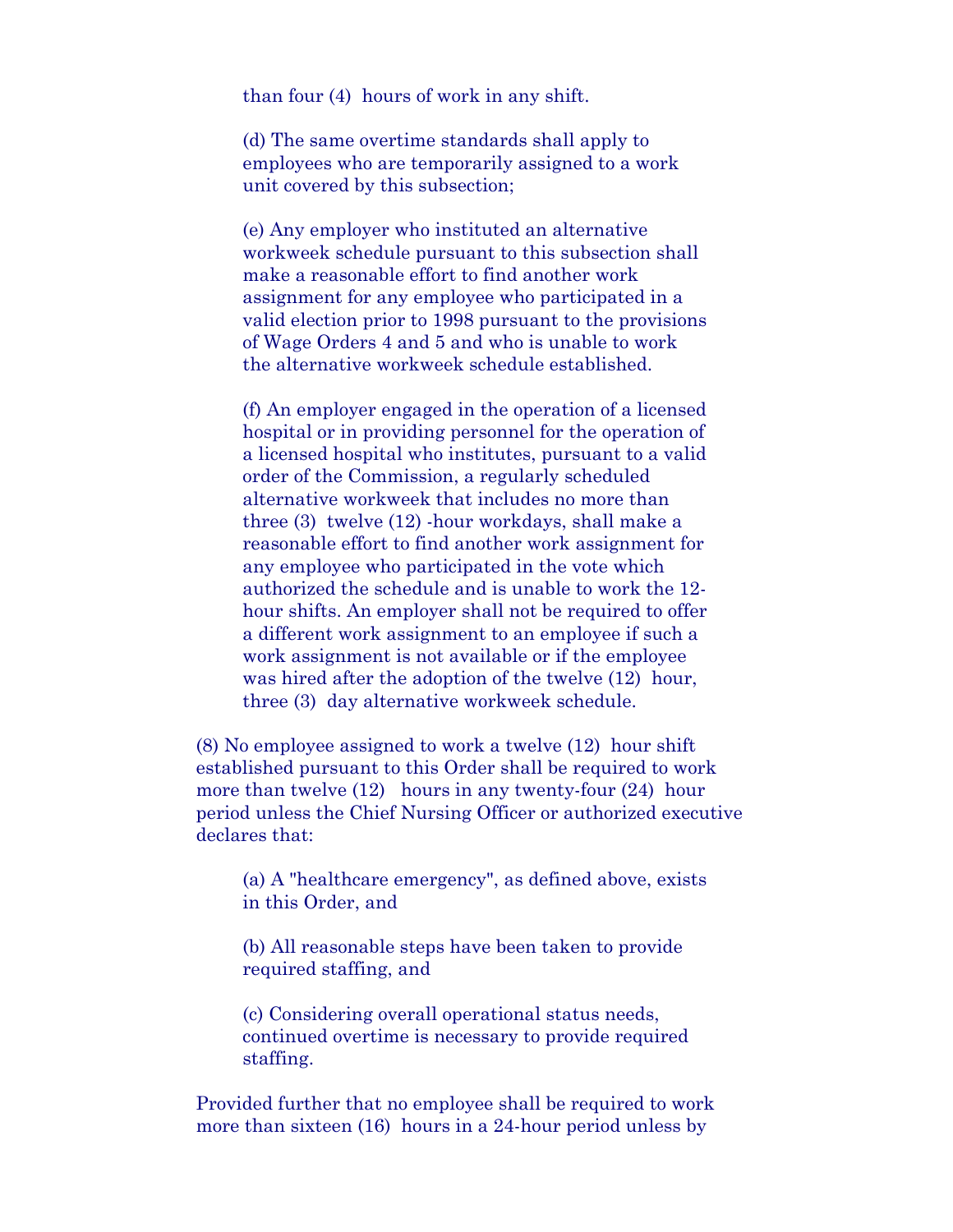voluntary mutual agreement of the employee and the employer, and no employee shall work more than twenty-four (24) consecutive hours until said employee receives not less than eight (8) consecutive hours off-duty immediately following the twenty-four consecutive hours of work.

(9) Notwithstanding section (B2)(8) above, an employee may be required to work up to thirteen (13) hours in any 24-hour period if the employee scheduled to relieve the subject employee does not report for duty as scheduled and does not inform the employer more than two hours in advance of that scheduled shift that he/she will not be appearing for duty as scheduled.

#### Election Procedures

(B2) Election procedures for the adoption and repeal of alternative workweek schedules require the following:

(1) Each proposal for an alternative workweek schedule shall be in the form of a written agreement proposed by the employer. The proposed agreement must designate a regularly scheduled alternative workweek in which the specified number of work days and work hours are regularly recurring. The actual days worked within that alternative workweek schedule need not be specified. The employer may propose a single work schedule that would become the standard schedule for workers in the work unit, or a menu of work schedule options, from which each employee in the unit would be entitled to choose. If the employer proposes a menu of work schedule options, the employee may, with the approval of the employer, move from one menu option to another.

(2) In order to be valid, the proposed alternative workweek schedule must be adopted in a secret ballot election, before the performance of work, by at least a two-thirds (2/3) vote of the affected employees in the work unit. The election shall be held during regular working hours at the employees' work site. For purposes of this subsection, "affected employees in the work unit" may include all employees in a readily identifiable work unit, such as a division, a department, a job classification, a shift, a separate physical location, or a recognized subdivision of any such work unit. A work unit may consist of an individual employee as long as the criteria for an identifiable work unit in this subsection is met.

(3) Prior to the secret ballot vote, any employer who proposed to institute an alternative workweek schedule shall have made a disclosure in writing to the affected employees, including the effects of the proposed arrangement on the employees' wages, hours, and benefits. Such a disclosure shall include meeting(s) , duly noticed, held at least fourteen (14) days prior to voting, for the specific purpose of discussing the effects of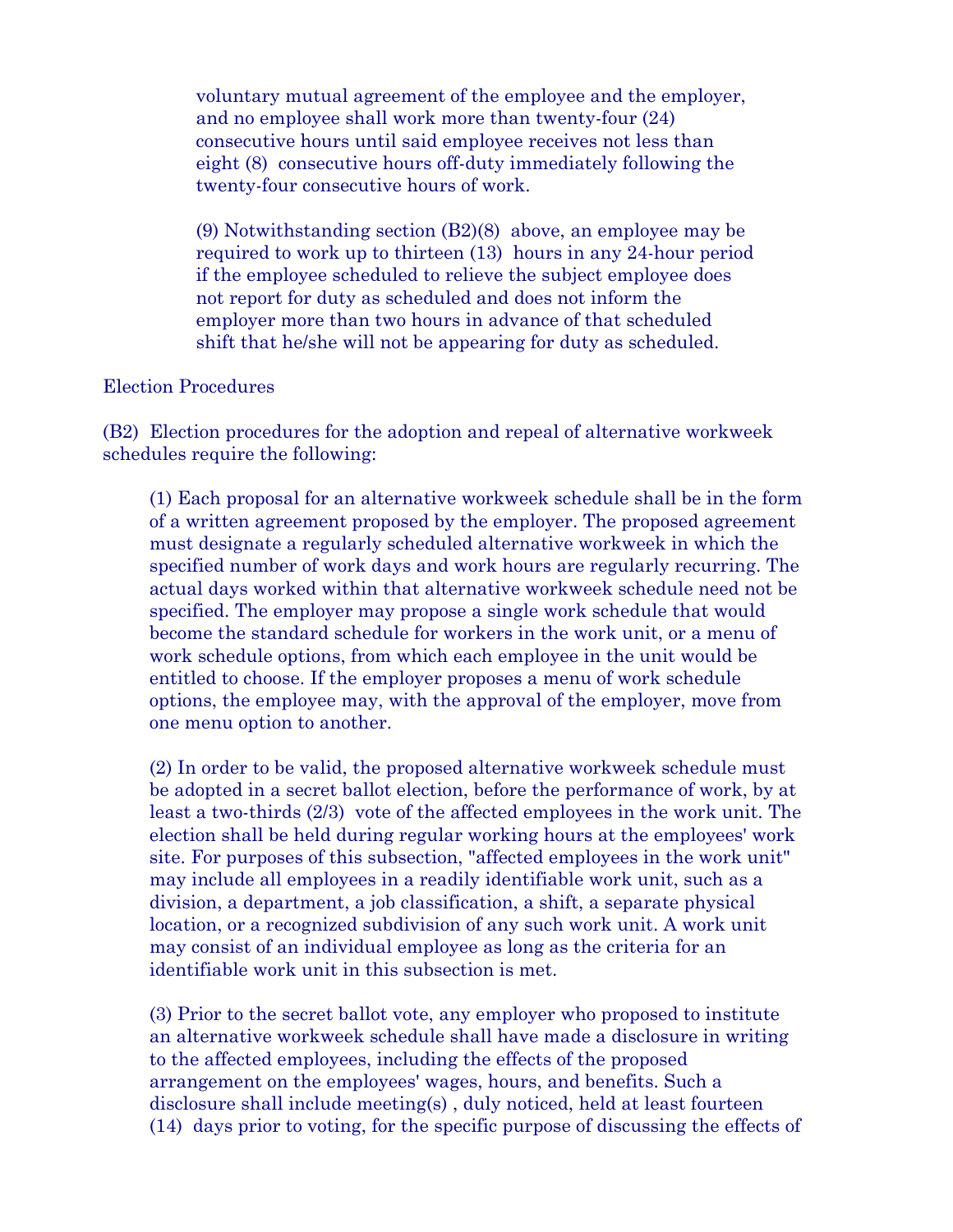the alternative workweek schedule. An employer shall provide that disclosure in a non-English language, as well as in English, if at least five (5) percent of the affected employees primarily speak that non-English language. The employer shall mail the written disclosure to employees who do not attend the meeting. Failure to comply with this Section shall make the election null and void.

(4) Any election to establish or repeal an alternative workweek schedule shall be held at the worksite of the affected employees. The employer shall bear the costs of conducting any election held pursuant to this section. Upon a complaint by an affected employee, and after an investigation by the Labor Commissioner, the Labor Commissioner may require the employer to select a neutral third party to conduct the election.

(5) Any type of alternative workweek schedule that is authorized by the Labor Code may be repealed by the affected employees. Upon a petition of one-third (1/3) of the affected employees, a new secret ballot election shall be held and a two-thirds (2/3) vote of the affected employees shall be required to reverse the alternative workweek schedule. The election to repeal the alternative workweek schedule shall be held not more than 30 days after the petition is submitted to the employer, except that the election shall be held not less than twelve (12) months after the date that the same group of employees voted in an election held to adopt or repeal an alternative workweek schedule. However, where an alternative workweek schedule was adopted between October 1, 1999 and the effective date of this Order, a new secret ballot election to repeal that alternative workweek schedule shall not be subject to the 12-month interval between elections. The election shall take place during regular working hours at the employees' work site. If the alternative workweek schedule is revoked, the employer shall comply within sixty (60) days. Upon proper showing of undue hardship, the Division of Labor Standards Enforcement may grant an extension of time for compliance.

(6) Only secret ballots may be cast by affected employees in the work unit at any election held pursuant to this Section. The results of any election conducted pursuant to this Section shall be reported by the employer to the Division of Labor Statistics and Research within thirty (30) days after the results are final, and the report of election results shall be a public document. The report shall include the final tally of the vote, the size of the unit, and the nature of the business of the employer.

(7) Employees affected by a change in the work hours resulting from the adoption of an alternative workweek schedule may not be required to work those new work hours for at least thirty (30) days after the announcement of the final results of the election.

(8) Employers shall not intimidate or coerce employees to vote either in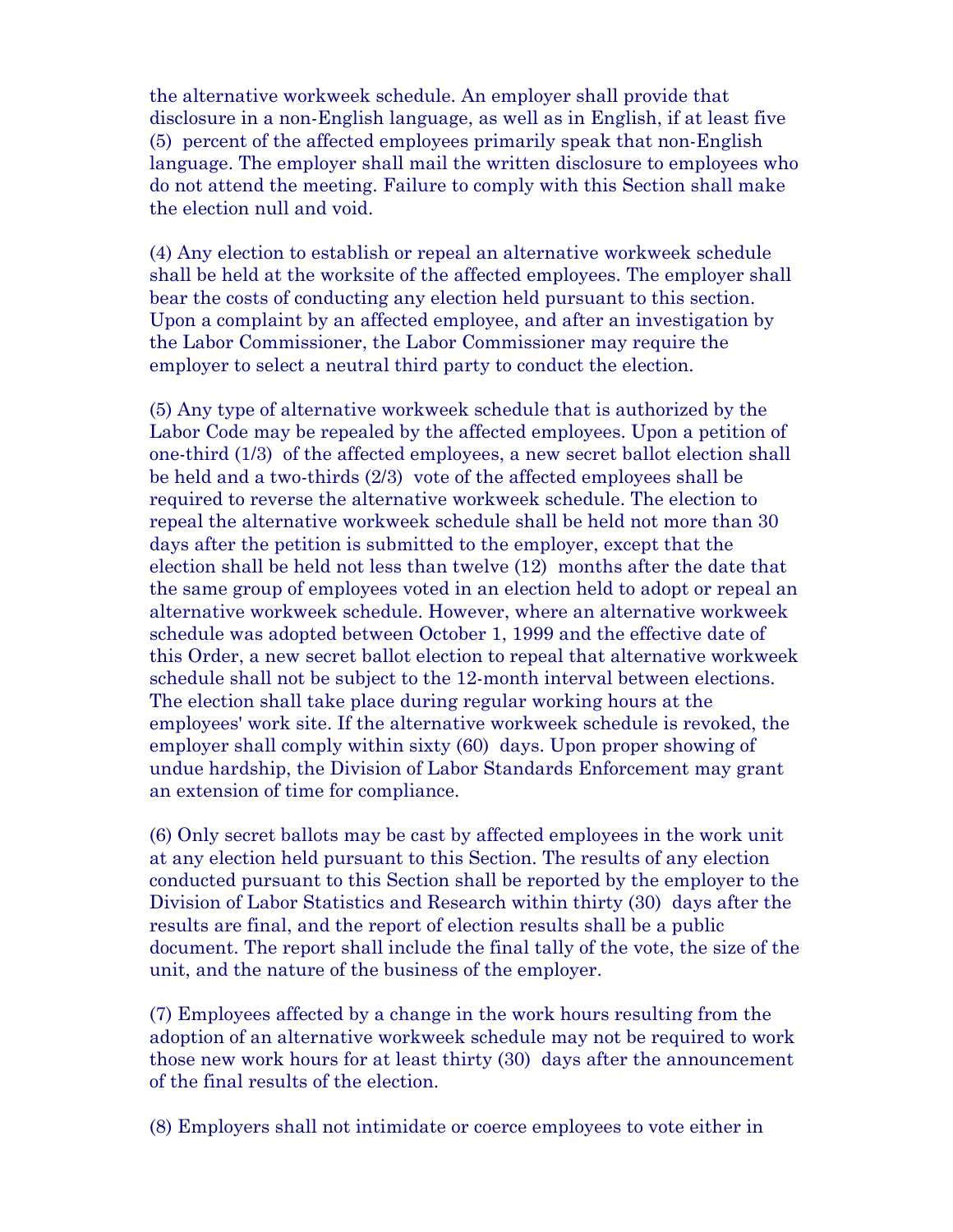support of or in opposition to a proposed alternative workweek. No employees shall be discharged or discriminated against for expressing opinions concerning the alternative workweek election or for opposing or supporting its adoption or repeal. However, nothing in this section shall prohibit an employer from expressing his/her position concerning that alternative workweek to the affected employees. A violation of this subsection shall be subject to Labor Code section 98 *et seq*.

(C) No employer engaged in the operation of a hospital or an establishment which is an institution primarily engaged in the care of the sick, the aged, or the mentally ill or defective who reside on the premises shall be deemed to have violated any provision of this section if, pursuant to an agreement or understanding arrived at between the employer and employee before performance of work, a work period of fourteen (14) consecutive days is accepted in lieu of the workweek of seven consecutive days for purposes of overtime computation and if, for any employment in excess of eighty (80) hours in such fourteen (14) day period, the employee receives compensation at a rate not less than one and one-half  $(1 \frac{1}{2})$  times the regular rate at which the employee is employed.

(D) This section does not apply to organized camp counselors who are not employed more than fifty-four (54) hours and not more than six (6) days in any workweek except under the conditions set forth below. This section shall also not apply to personal attendants as defined in section 2(O) , nor to adult employees or minors who are permitted to work as adults who have direct responsibility for children under eighteen (18) years of age receiving twenty-four (24) hour care, nor to resident managers of homes for the aged having less than eight (8) beds; provided that persons employed in such occupations shall not be employed more than forty (40) hours nor more than six (6) days in any workweek, except under the following conditions:

 excess of fifty-four (54) hours or six (6) days, provided that they are compensated at In the case of emergency, employees may be employed in excess of forty (40) hours or six (6) days in any workweek provided the employee is compensated for all hours in excess of forty (40) hours and all days in excess of six (6) days in the workweek at not less than one and one-half  $(1 \frac{1}{2})$  times the employee's regular rate of pay. However, regarding organized camp counselors, in case of emergency they may be employed in not less than one and one-half (1 ½) times the employee's regular rate of pay for all hours worked in excess of fifty-four (54) hours and six (6) days in the workweek.

(E) One and one-half (1 ½) times a minor's regular rate of pay shall be paid for all work over forty (40) hours in any workweek except minors sixteen (16) or seventeen (17) years old who are not required by law to attend school and may therefore be employed for the same hours as an adult are subject to subsection  $(A)$ ,  $(B1)$  and  $B(2)$ , (C) , or (D) above.

**(VIOLATIONS OF CHILD LABOR LAWS are subject to civil penalties of from \$500 to \$10,000 as well as to criminal penalties. Refer to California Labor**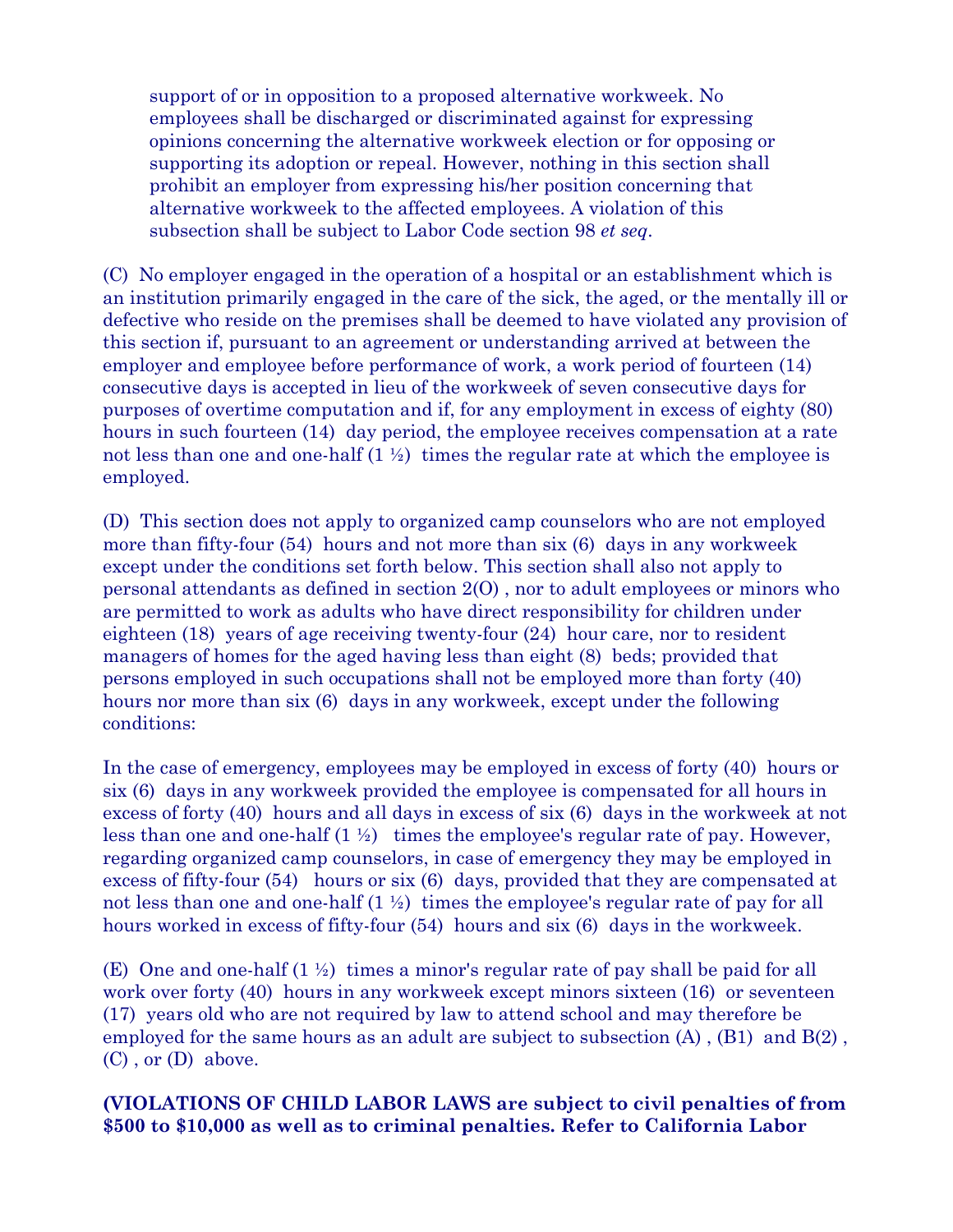### **Code sections 1285 to 1312 and 1390 to 1399 for additional restrictions on the employment of minors and for descriptions of criminal and civil penalties for violation of the child labor laws. Employers should ask school districts about any required work permits.)**

(F) An employee may be employed on seven (7) workdays in a workweek when the total hours of employment during such workweek do not exceed thirty (30) and the total hours of employment in any one workday thereof do not exceed six (6) .

(G) If a meal period occurs on a shift beginning or ending at or between the hours of 10 p.m. and 6 a.m., facilities shall be available for securing hot food and drink or for heating food or drink, and a suitable sheltered place shall be provided in which to consume such food or drink.

(H) The provisions of this section are not applicable to employees whose hours of service are regulated by

(1) The United States Department of Transportation Code of Federal Regulations, title 49, sections 395.1 to 395.13, Hours of Service of Drivers, or

(2) Title 13 of the California Code of Regulations, subchapter 6.5, section 1200 and following sections, regulating hours or drivers.

(I) The daily overtime provisions of subsection (A) above shall not apply to ambulance drivers and attendants scheduled for twenty-four (24) hours shifts of duty who have agreed in writing to exclude from daily time worked not more than three (3) meal periods of not more than one hour each and a regularly scheduled uninterrupted sleeping period of not more than eight (8) hours. The employer shall provide adequate dormitory and kitchen facilities for employees on such a schedule.

(J) The provisions of Labor Code §§ 551 and 552 regarding one (1) day's rest in seven (7) shall not be construed to prevent an accumulation of days of rest when the nature of the employment reasonably requires the employee to work seven (7) or more consecutive days; provided, however, that in each calendar month, the employee shall receive the equivalent of one (1) day's rest in seven (7) .

 $(K)$  (1) Except as provided in subsections  $(E)$  and  $(G)$ , this section shall not apply to any employee covered by a valid collective bargaining agreement if the agreement expressly provides for the wages, hours of work, and working conditions of the employees, and if the agreement provides premium wage rates for all overtime hours worked and a regular hourly rate of pay for those employees of not less than thirty (30) percent more than the state minimum wage.

 $(2)$  Notwithstanding Section  $(K)(1)$  above, where the employer and a labor organization representing employees of the employer have entered into a valid collective bargaining agreement pertaining to the hours of work of the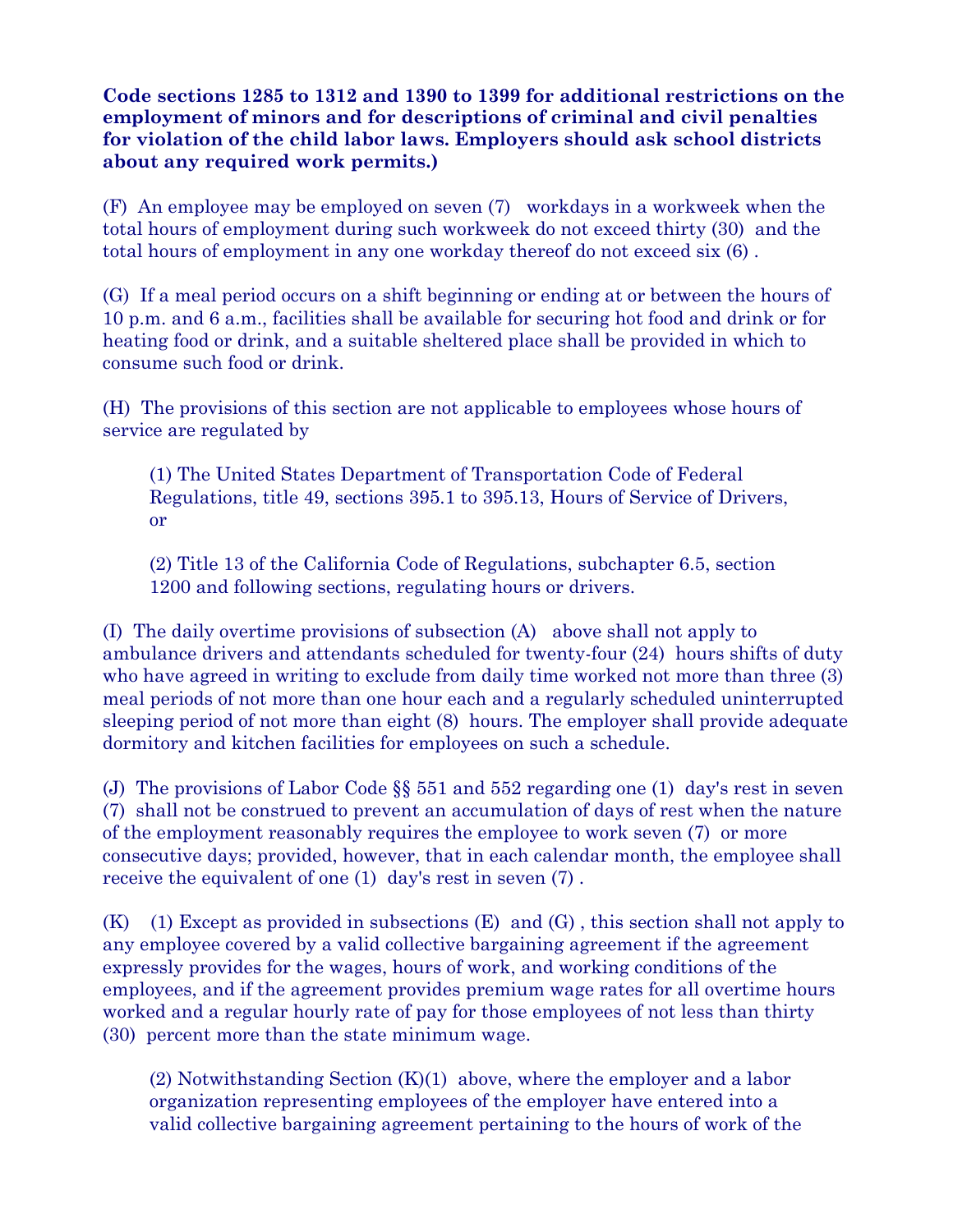employees, the requirement regarding the equivalent of one (1) day's rest in seven (7) (see Section (J) above) shall apply, unless the agreement expressly provides otherwise.

(L) If an employer approves a written request of an employee to make up work time that is or would be lost as a result of a personal obligation of the employee, the hours of that make up work time, if performed in the same workweek in which the work time was lost, may not be counted toward computing the total number of hours worked in a day for purposes of the overtime requirements, except for hours in excess of eleven (11) hours of work in one (1) day or forty (40) hours of work in one (1) workweek. If an employee knows in advance that he or she will be requesting make up time for a personal obligation that will recur at a fixed time over a succession of weeks, the employee may request to make up work time for up to four (4) weeks in advance; provided, however, that the make up work must be performed in the same week that the work time was lost. An employee shall provide a signed written request for each occasion that the employee makes a request to make up work time pursuant to this Section. While an employer may inform an employee of this make up time option, the employer is prohibited from encouraging or otherwise soliciting an employee to request the employer's approval to take personal time off and make up the work hours within the same workweek pursuant to this Section.

#### **4. Minimum Wages.**

(A) Every employer shall pay to each employee wages not less than four dollars and seventy-five cents (\$4.75) per hour for all hours worked, effective October 1, 1996; not less than five dollars (\$5.00) per hour for all hours worked, effective March 1, 1997; not less than five dollars and fifteen cents (\$5.15) per hour for all hours worked, effective September 1, 1997; and not less than five dollars and seventy-five cents (\$5.75) per hour for all hours worked, effective March 1, 1998, except:

(1) LEARNERS. Employees 18 years of age or over, during their first one hundred and sixty (160) hours of employment in occupations in which they have no previous similar or related experience, may be paid not less than eighty-five percent (85%) of the minimum wage rounded to the nearest nickel.

(2) MINORS may be paid not less than eighty-five percent (85%) of the minimum wage rounded to the nearest nickel provided that the number of minors employed at said lesser rate shall not exceed twenty-five percent (25%) of the persons regularly employed in the establishment. An employer of less than ten (10) persons may employ three (3) minors at said lesser rate. The twenty-five percent (25%) limitation on the employment of minors shall not apply during school vacations.

**NOTE:** Under certain conditions, the full minimum wage may be required for minors. See Labor Code Section 1391.2 (b) .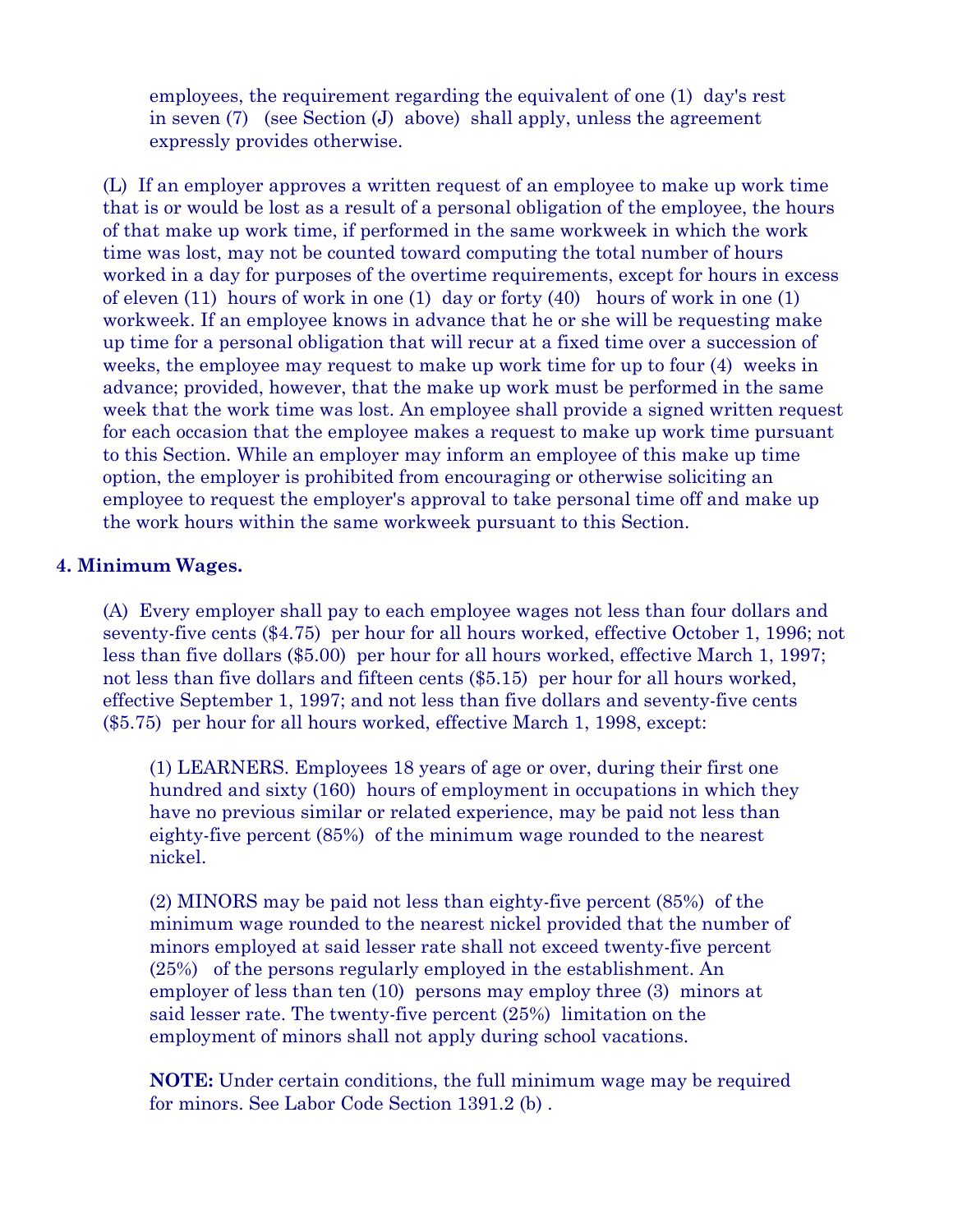(B) Every employer shall pay to each employee, on the established payday for the period involved, not less than the applicable minimum wage for all hours worked in the payroll period, whether the remuneration is measured by time, piece, commission, or otherwise.

(C) When an employee works a split shift, one hour's pay at the minimum wage shall be paid in addition to the minimum wage for that workday, except when the employee resides at the place of employment.

(D) The provisions of this section shall not apply to apprentices regularly indentured under the State Division of Apprenticeship Standards.

### **5. Reporting Time Pay.**

(A) Each workday an employee is required to report for work and does report, but is not put to work or is furnished less than half said employee's usual or scheduled day's work, the employee shall be paid for half the usual or scheduled day's work, but in no event for less than two (2) hours nor more than four (4) hours, at the employee's regular rate of pay, which shall not be less than the minimum wage.

(B) If an employee is required to report for work a second time in any one workday and is furnished less than two hours of work on the second reporting, said employee shall be paid for two hours at the employee's regular rate of pay, which shall not be less than the minimum wage.

(C) The foregoing reporting time pay provisions are not applicable when:

(1) Operations cannot commence or continue due to threats to employees or property; or when recommended by civil authorities; or

(2) Public utilities fail to supply electricity, water, or gas, or there is a failure in the public utilities, or sewer system; or

(3) The interruption of work is caused by an Act of God or other cause not within the employer's control.

 time. (D) This section shall not apply to an employee on paid standby status who is called to perform assigned work at a time other than the employee's scheduled reporting

#### **6. Licenses for Disabled Workers.**

A license may be issued by the Division authorizing employment of a person whose earning capacity is impaired by physical disability or mental deficiency at less than the minimum wage. Such licenses shall be granted only upon joint application of employer and employee and employee's representative if any.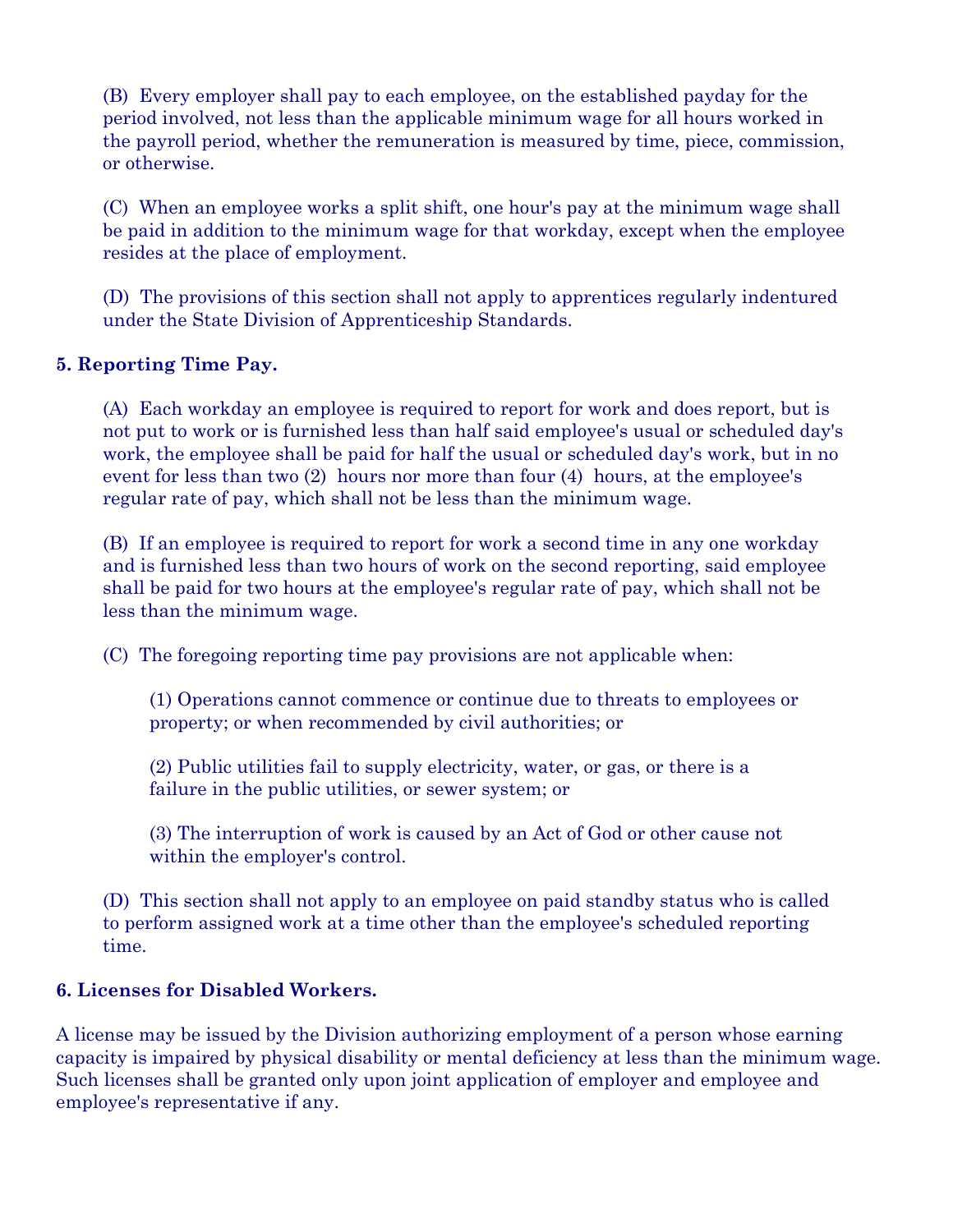A special license may be issued to a nonprofit organization such as a sheltered workshop or rehabilitation facility fixing special minimum rates to enable the employment of such persons without requiring individual licenses of such employees.

All such licenses and special licenses shall be renewed on a yearly basis or more frequently at the discretion of the Division. (See California Labor Code, Sections 1191 and 1191.5.)

### **7. Records.**

(A) Every employer shall keep accurate information with respect to each employee including the following:

(1) Full name, home address, occupation and social security number.

(2) Birth date, if under 18 years, and designation as a minor.

(3) Time records showing when the employee begins and ends each work period. Meal periods, split shift intervals and total daily hours worked shall also be recorded. Meal periods during which operations cease and authorized rest periods need not be recorded.

(4) Total wages paid each payroll period, including value of board, lodging, or other compensation actually furnished to the employee.

(5) Total hours worked in the payroll period and applicable rates of pay. This information shall be made readily available to the employee upon reasonable request.

(6) When a piece rate or incentive plan is in operation, piece rates or an explanation of the incentive plan formula shall be provided to employees. An accurate production record shall be maintained by the employer.

(B) Every employer shall semimonthly or at the time of each payment of wages furnish each employee, either as a detachable part of the check, draft, or voucher paying the employee's wages, or separately, an itemized statement in writing showing: (1) all deductions; (2) the inclusive dates of the period for which the employee is paid; (3) the name of the employee or the employee's social security number; and (4) the name of the employer, provided all deductions made on written orders of the employee may be aggregated and shown as one item.

(C) All required records shall be in the English language and in ink or other indelible form, properly dated, showing month, day and year, and shall be kept on file by the employer for at least three years at the place of employment or at a central location within the State of California. An employee's records shall be available for inspection by the employee upon reasonable request.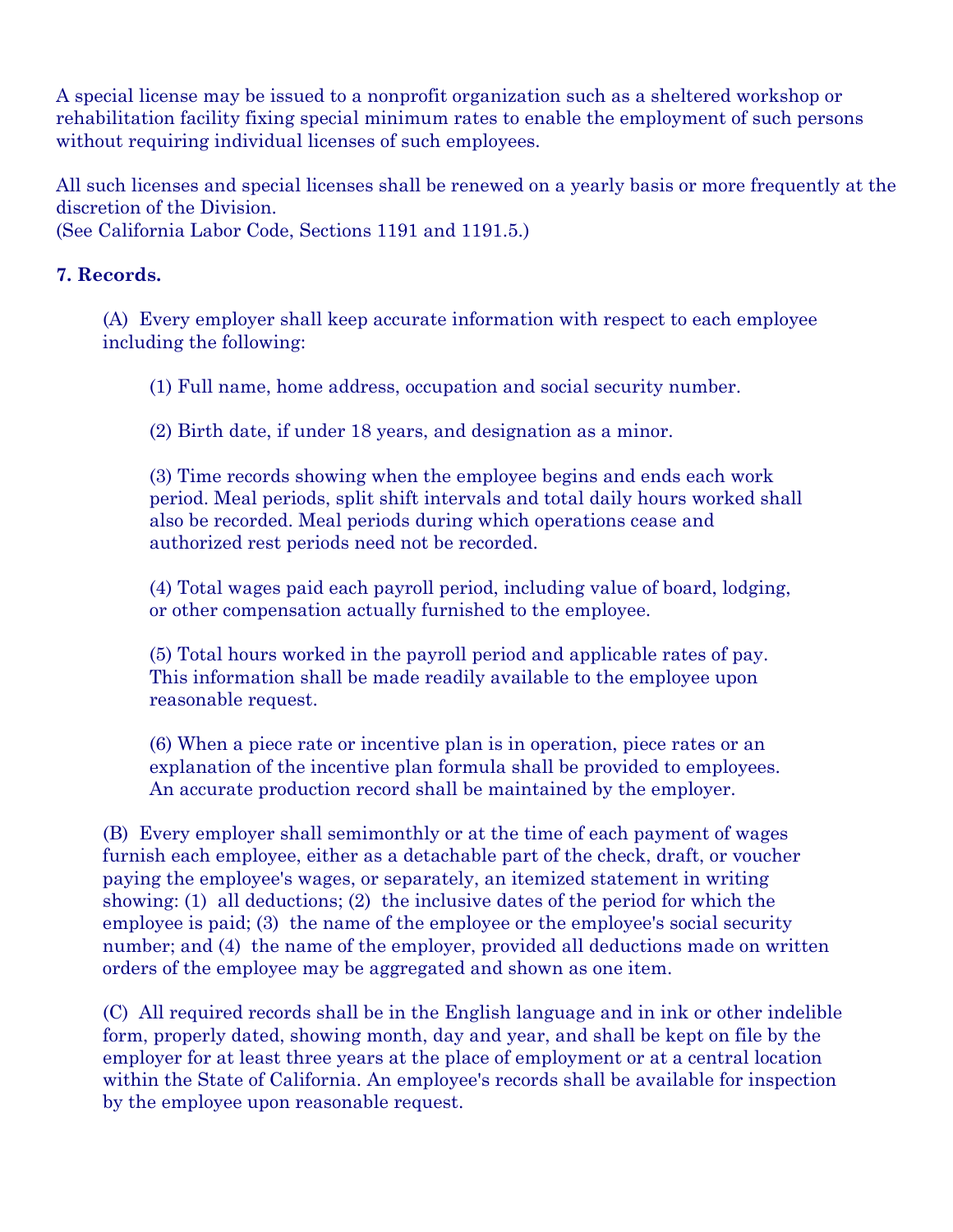(D) Clocks shall be provided in all major work areas or within reasonable distance thereto insofar as practicable.

### **8. Cash Shortage and Breakage.**

No employer shall make any deduction from the wage or require any reimbursement from an employee for any cash shortage, breakage, or loss of equipment, unless it can be shown that the shortage, breakage, or loss is caused by a dishonest or willful act, or by the gross negligence of the employee.

### **9. Uniforms and Equipment.**

(A) When uniforms are required by the employer to be worn by the employee as a condition of employment, such uniforms shall be provided and maintained by the employer. The term "uniform" includes wearing apparel and accessories of distinctive design or color.

**NOTE:** This section shall not apply to protective apparel regulated by the Occupational Safety and Health Standards Board.

(B) When tools or equipment are required by the employer or are necessary to the performance of a job, such tools and equipment shall be provided and maintained by the employer, except that an employee whose wages are at least two (2) times the minimum wage provided herein may be required to provide and maintain hand tools and equipment customarily required by the trade or craft. This subsection (B) shall not apply to apprentices regularly indentured under the State Division of Apprenticeship Standards.

**NOTE:** This section shall not apply to protective equipment and safety devices on tools regulated by the Occupational Safety and Health Standards Board.

(C) A reasonable deposit may be required as security for the return of the items furnished by the employer under provisions of subsections (A) and (B) of this section upon issuance of a receipt to the employee for such deposit. Such deposits shall be made pursuant to Section 400 and following of the Labor Code or an employer with the prior written authorization of the employee may deduct from the employee's last check the cost of an item furnished pursuant to (A) and (B) above in the event said item is not returned. No deduction shall be made at any time for normal wear and tear. All items furnished by the employer shall be returned by the employee upon completion of the job.

# **10. Meals and Lodging.**

(A) **"Meal"** means an adequate, well-balanced serving of a variety of wholesome, nutritious foods.

 **"Lodging"** means living accommodations available to the employee for full-time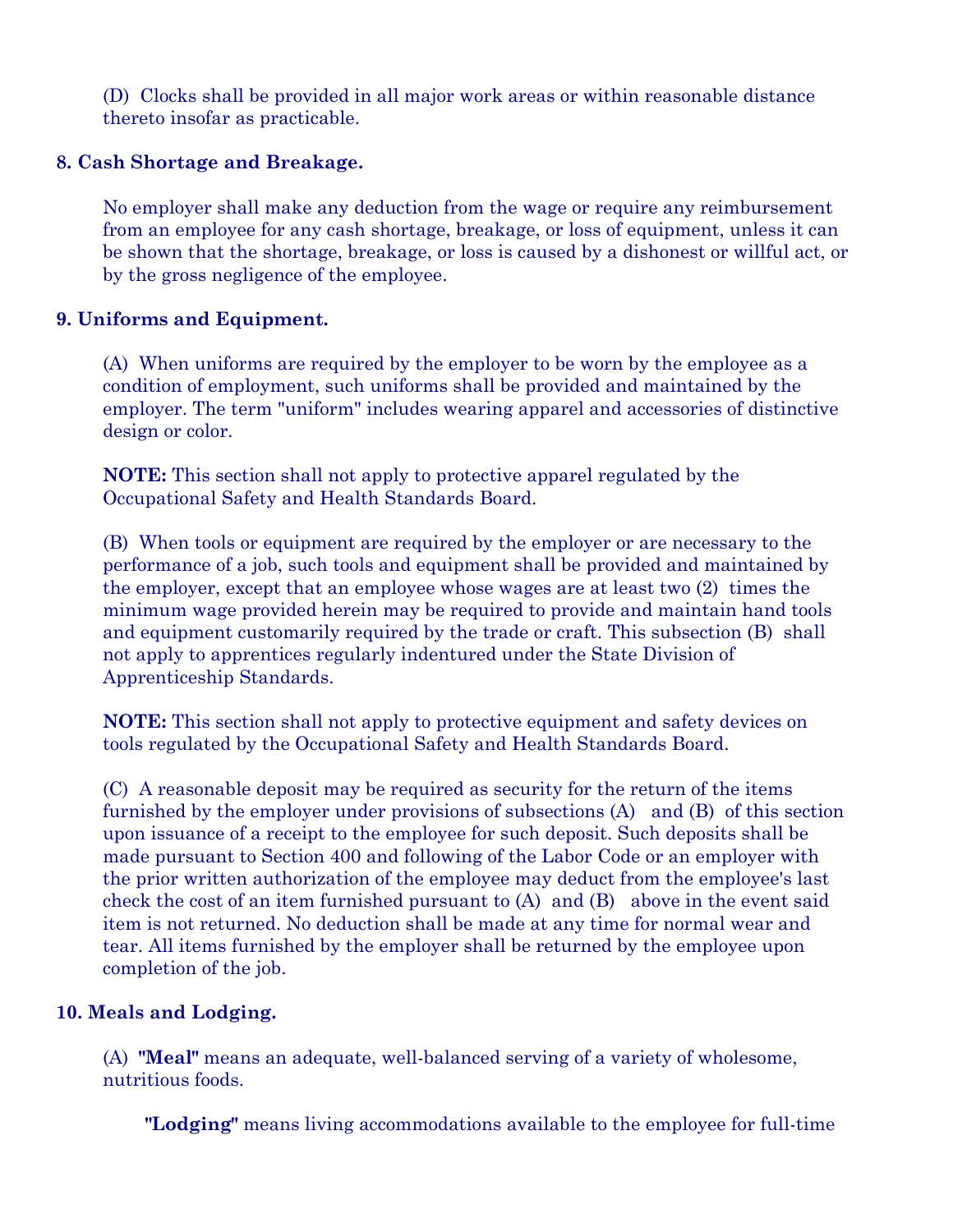occupancy which are adequate, decent, and sanitary according to usual and customary standards. Employees shall not be required to share a bed.

(B) Meals or lodging may not be credited against the minimum wage without a voluntary written agreement between the employer and the employee. When credit for meals or lodging is used to meet part of the employer's minimum wage obligation, the amounts so credited may not be more than the following:

|                                                                                                                                       | <b>Effective</b><br>January1,1998 | <b>Effective</b><br><b>March 1, 1998</b> |
|---------------------------------------------------------------------------------------------------------------------------------------|-----------------------------------|------------------------------------------|
| Lodging                                                                                                                               |                                   |                                          |
| Rooms occupied alone                                                                                                                  | $$24.25$ per week                 | $$27.05$ per week                        |
| Room shared                                                                                                                           | $$20.00$ per week                 | \$22.30 per week                         |
| Apartment-two thirds $(2/3)$ of the<br>ordinary rental value, and in no<br>event more than                                            | $$290.80$ per month               | $$324.70$ per month                      |
| Where a couple are both employed<br>by the employer, two-thirds $(2/3)$<br>of the ordinary rental value, and<br>in no event more than | $$430.20$ per month               | $$480.30$ per month                      |
| Meals:                                                                                                                                |                                   |                                          |
| Breakfast.                                                                                                                            | \$1.80                            | \$2.05                                   |
| Lunch                                                                                                                                 | \$2.55                            | \$2.85                                   |
| Dinner                                                                                                                                | \$3.40                            | \$3.80                                   |

(C) Meals evaluated as part of the minimum wage must be bona fide meals consistent with the employee's work shift. Deductions shall not be made for meals not received nor lodging not used.

(D) If, as a condition of employment, the employee must live at the place of employment or occupy quarters owned or under the control of the employer, then the employer may not charge rent in excess of the values listed herein.

# **11. Meal Periods.**

(A) No employer shall employ any person for a work period of more than five (5) hours without a meal period of not less than thirty (30) minutes, except that when a work period of not more than six (6) hours will complete the day's work the meal period may be waived by mutual consent of the employer and employee. Unless the employee is relieved of all duty during a thirty (30) minute meal period, the meal period shall be considered an "on duty" meal period and counted as time worked. An "on duty" meal period shall be permitted only when the nature of the work prevents an employee from being relieved of all duty and when by written agreement between the parties an on-the-job paid meal period is agreed to. The written agreement shall state that the employee may, in writing, revoke the agreement at any time.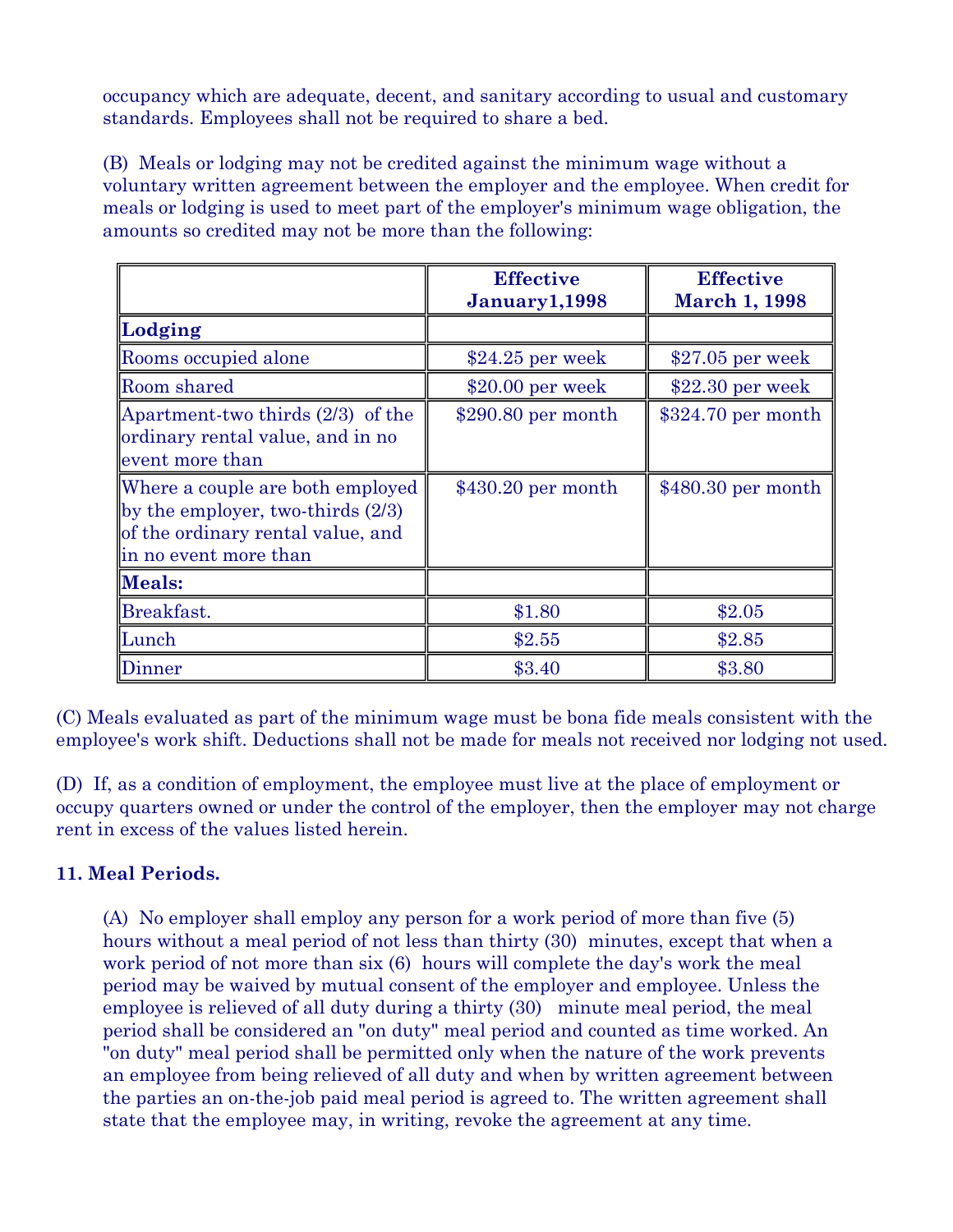(B) If an employer fails to provide an employee a meal period in accordance with the applicable provisions of this Order, the employer shall pay the employee one (1) hour of pay at the employee's regular rate of compensation for each work day that the meal period is not provided.

(C) In all places of employment where employees are required to eat on the premises, a suitable place for that purpose shall be designated.

(D) Notwithstanding any other provision of this order, employees in the health care industry who work shifts in excess of eight (8) total hours in a workday may voluntarily waive their right to a one of their two meal periods. In order to be valid, any such waiver must be documented in a written agreement that is voluntarily signed by both the employee and the employer. The employee may revoke the waiver at any time by providing the employer at least one day's written notice. The employee shall be fully compensated for all working time, including any on-the-job meal period, while such a waiver is in effect.

### **12. Rest Periods.**

 period time shall be based on the total hours worked daily at the rate of ten (10) minutes net rest time per four (4) hours or major fraction thereof. Every employer shall authorize and permit all employees to take rest periods, which insofar as practicable shall be in the middle of each work period. The authorized rest

However, a rest period need not be authorized for employees whose total daily work time is less than three and one-half (3 ½) hours. Authorized rest period time shall be counted as hours worked for which there shall be no deduction from wages.

If an employer fails to provide an employee a rest period in accordance with the applicable provisions of this Order, the employer shall pay the employee one (1) hour of pay at the employee's regular rate of compensation for each work day that the rest period is not provided.

#### **13. Change Rooms and Resting Facilities.**

(A) Employers shall provide suitable lockers, closets,

(B) or equivalent for the safekeeping of employees' outer clothing during working hours, and when required, for their work clothing during non-working hours. When the occupation requires a change of clothing, change rooms or equivalent space shall be provided in order that employees may change their clothing in reasonable privacy and comfort. These rooms or spaces may be adjacent to but shall be separate from toilet rooms and shall be kept clean.

**NOTE**: This section shall not apply to change rooms and storage facilities regulated by the Occupational Safety and Health Standards Board.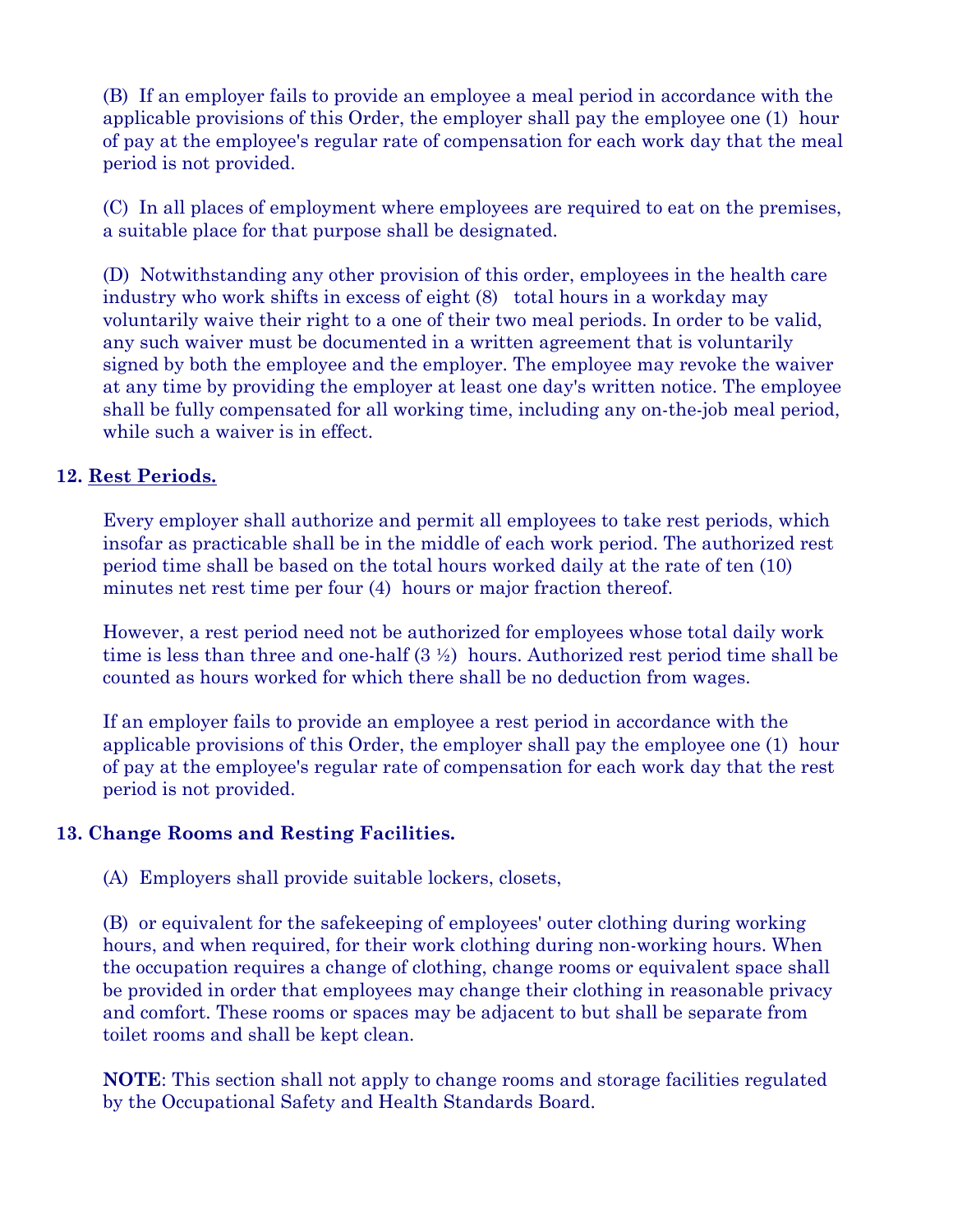(C) Suitable resting facilities shall be provided in an area separate from the toilet rooms and shall be available to employees during work hours.

### **14. Seats.**

(A) All working employees shall be provided with suitable seats when the nature of the work reasonably permits the use of seats.

(B) When employees are not engaged in the active duties of their employment and the nature of the work requires standing, an adequate number of suitable seats shall be placed in reasonable proximity to the work area and employees shall be permitted to use such seats when it does not interfere with the performance of their duties.

### **15. Temperature.**

performed. (A) The temperature maintained in each work area shall provide reasonable comfort consistent with industry-wide standards for the nature of the process and the work

(B) If excessive heat or humidity is created by the work process, the employer shall take all feasible means to reduce such excessive heat or humidity to a degree providing reasonable comfort. Where the nature of the employment requires a temperature of less than 60° F., a heated room shall be provided to which employees may retire for warmth, and such room shall be maintained at not less than 68°.

(C) A temperature of not less than 68° shall be maintained in the toilet rooms, resting rooms, and change rooms during hours of use.

(D) Federal and State energy guidelines shall prevail over any conflicting provision of this section.

#### **16. Elevators.**

Adequate elevator, escalator or similar service consistent with industry-wide standards for the nature of the process and the work performed shall be provided when employees are employed four floors or more above or below ground level.

### **17. Exemptions.**

If, in the opinion of the Division after due investigation, it is found that the enforcement of any provision contained in Section 7, Records; Section 12, Rest Periods; Section 13, Change Rooms and Resting Facilities; Section 14, Seats; Section 15, Temperature; or Section 16, Elevators, would not materially affect the welfare or comfort of employees and would work an undue hardship on the employer, exemption may be made at the discretion of the Division. Such exemptions shall be in writing to be effective and may be revoked after reasonable notice is given in writing. Application for exemption shall be made by the employer or by the employee and/or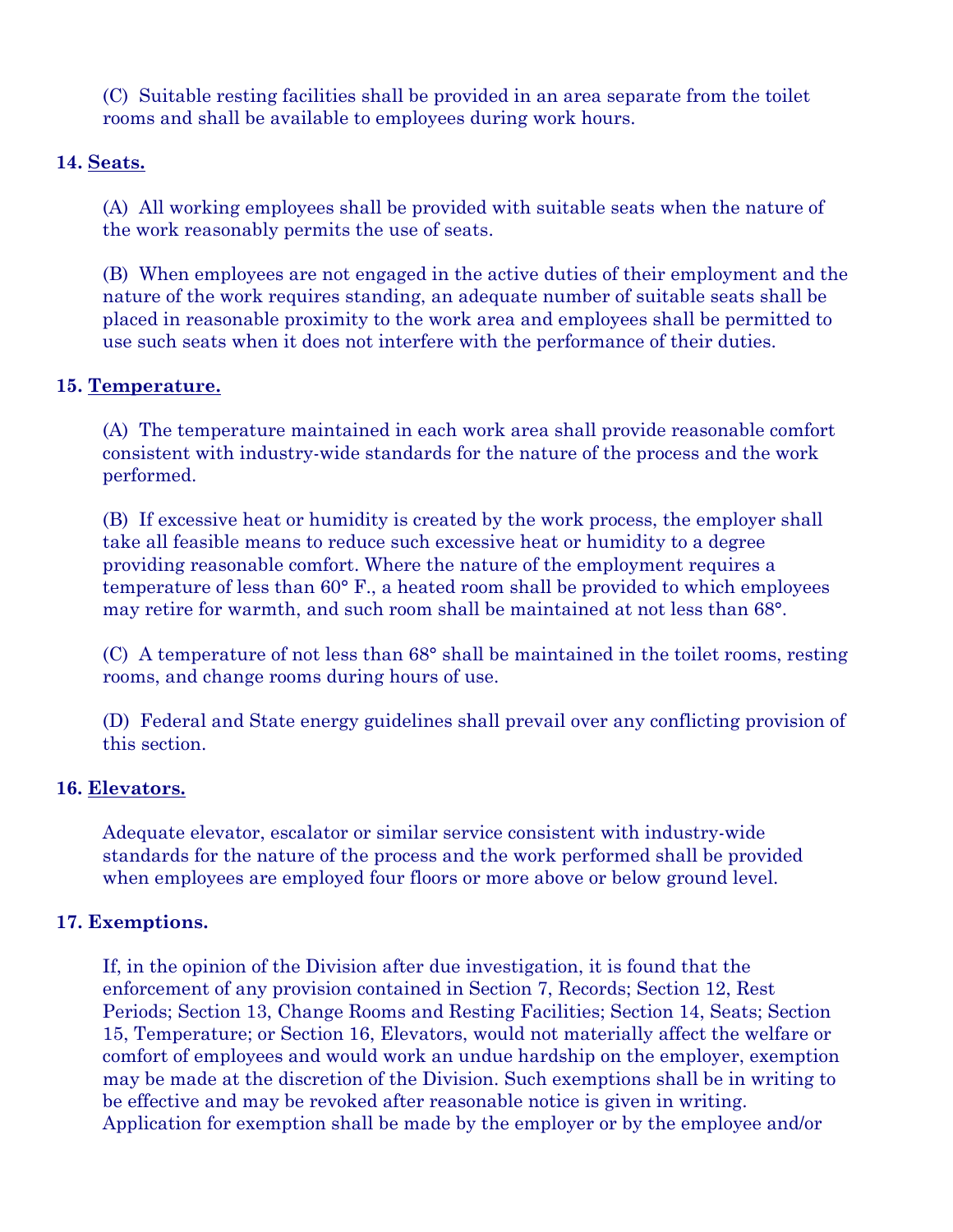the employee's representative to the Division in writing. A copy of the application shall be posted at the place of employment at the time the application is filed with the Division.

### **18. Filing Reports.**

(See California Labor Code, Section 1174(a) )

### **19. Inspection.**

(See California Labor Code, Section 1174

# **20. Penalties.**

(See Labor Code, Section 1199)

In addition to any other civil penalties provided by law, any employer or any other person acting on behalf of the employer who violates, or causes to be violated, the provisions of this order, shall be subject to the civil penalty of:

(A) Initial Violation -- \$50.00 for each underpaid employee for each pay period during which the employee was underpaid in addition to the amount which is sufficient to recover unpaid wages.

(B) Subsequent Violations -- \$100.00 for each underpaid employee for each pay period during which the employee was underpaid in addition to an amount which is sufficient to recover unpaid wages.

(C) The affected employee shall receive payment of all wages recovered.

The Labor Commissioner may also issue citations pursuant to Labor Code § 1197.1 for payment of wages for overtime work in violation of this order.

# **21. Separability.**

If the application of any provision of this Order, or any section, subsection, subdivision, sentence, clause, phrase, word, or portion of this Order should be held invalid or unconstitutional or unauthorized or prohibited by statute, the remaining provisions thereof shall not be affected thereby, but shall continue to be given full force and effect as if the part so held invalid or unconstitutional had not been included herein.

# **22. Posting of Order.**

Every employer shall keep a copy of this Order posted in an area frequented by employees where it may be easily read during the work day. Where the location of work or other conditions make this impractical, every employer shall keep a copy of this Order and make it available to every employee upon request.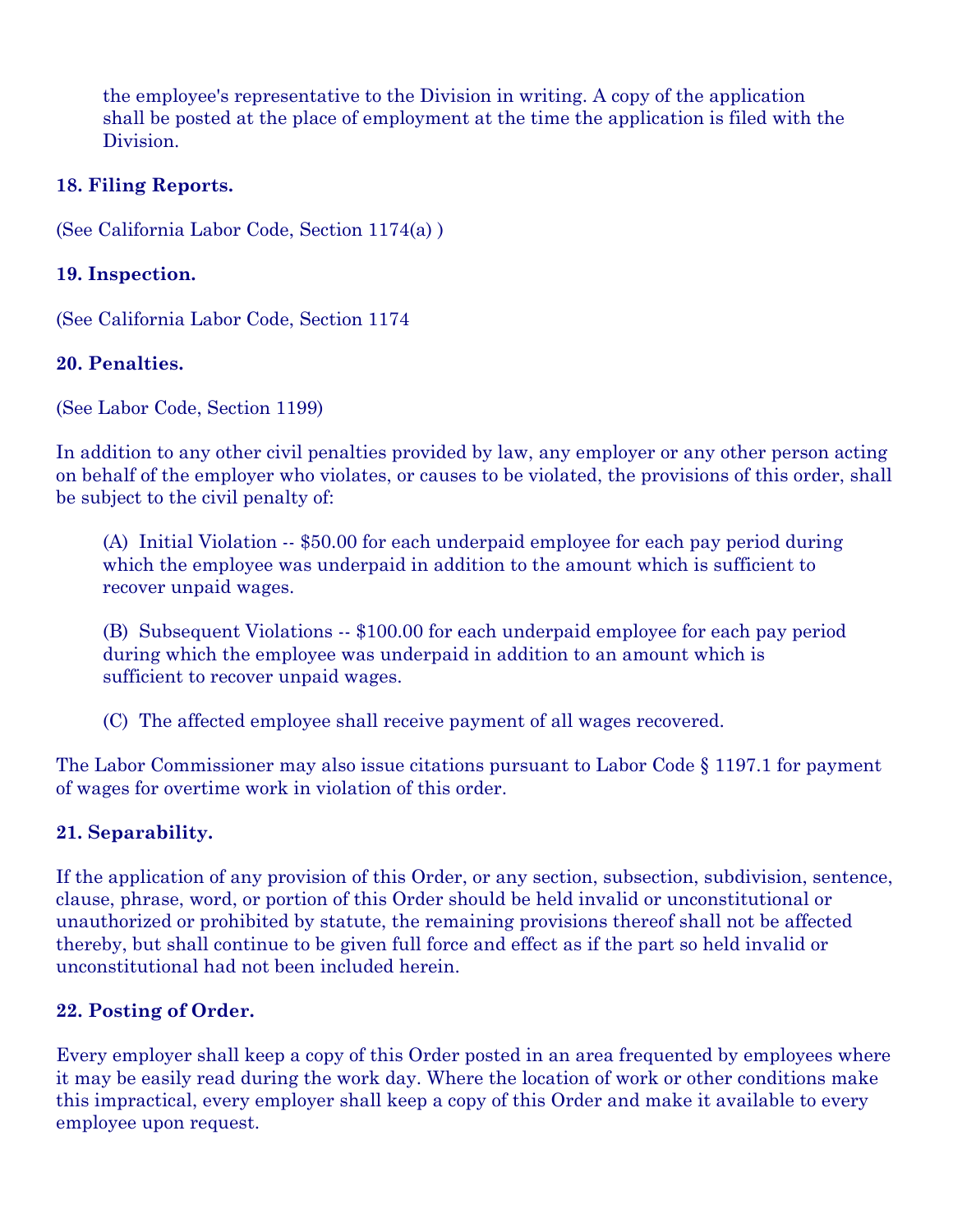### **EXCERPTS FROM THE LABOR CODE**

**Section 98.6.** (a) No person shall discharge or in any manner discriminate against any employee because such employee has filed any bona fide complaint or claim or instituted or caused to be instituted any proceeding under or relating to his rights, which are under the jurisdiction of the Labor Commissioner, or has testified or is about to testify in any such proceeding or because of the exercise by such employee on behalf of himself or others of any rights afforded him.

(b) Any employee who is discharged, threatened with discharge, demoted, suspended, or in any other manner discriminated against in the terms and conditions of such employment because such employee has made a bona fide complaint or claim to the division pursuant to this part shall be entitled to reinstatement and reimbursement for lost wages and work benefits caused by such acts of the employer. Any employer who willfully refuses to hire, promote, or otherwise restore an employee or former employee who has been determined to be eligible for such rehiring or promotion by a grievance procedure, arbitration or hearing authorized by law, is guilty of a misdemeanor.

**Note**: Nothing in this act shall be construed to entitle an employee to reinstatement or reimbursement for lost wages or work benefits if such employee willfully misrepresents any facts to support a complaint or claim filed with the Labor Commissioner.

**Section 200.** As used in this article: (a) "Wages" includes all amounts for labor performed by employees of every description, whether the amount is fixed or ascertained by the standard of time, task, piece, commission basis, or other method of calculation.

**Section 201**. If an employer discharges an employee, the wages earned and unpaid at the time of discharge are due and payable immediately.

**Section 202.** If an employee not having a written contract for a definite period quits his employment, his wages shall become due and payable not later than 72 hours thereafter, unless the employee has given 72 hours previous notice of his intention to quit, in which case the employee is entitled to his wages at the time of quitting.

**Section 226.** (a) Every employer shall semimonthly, or at the time of each payment of wages, furnish each of his or her employees either as a detachable part of the check, draft, or voucher paying the employee's wages, or separately when wages are paid by personal check or cash, an itemized statement in writing showing: (1) gross wages earned; (2) total hours worked by each employee whose compensation is based on an hourly wage; (3) all deductions; provided, that all deductions made on written orders of the employee may be aggregated and shown as one item; (4) net wages earned; (5) the inclusive dates of the period for which the employee is paid; (6) the name of the employee and his or her social security number; and (7) the name and address of the legal entity which is the employer.

**Section 1174.** Every person employing labor in this state shall:

(a) Furnish to the commission, at its request, reports or information which the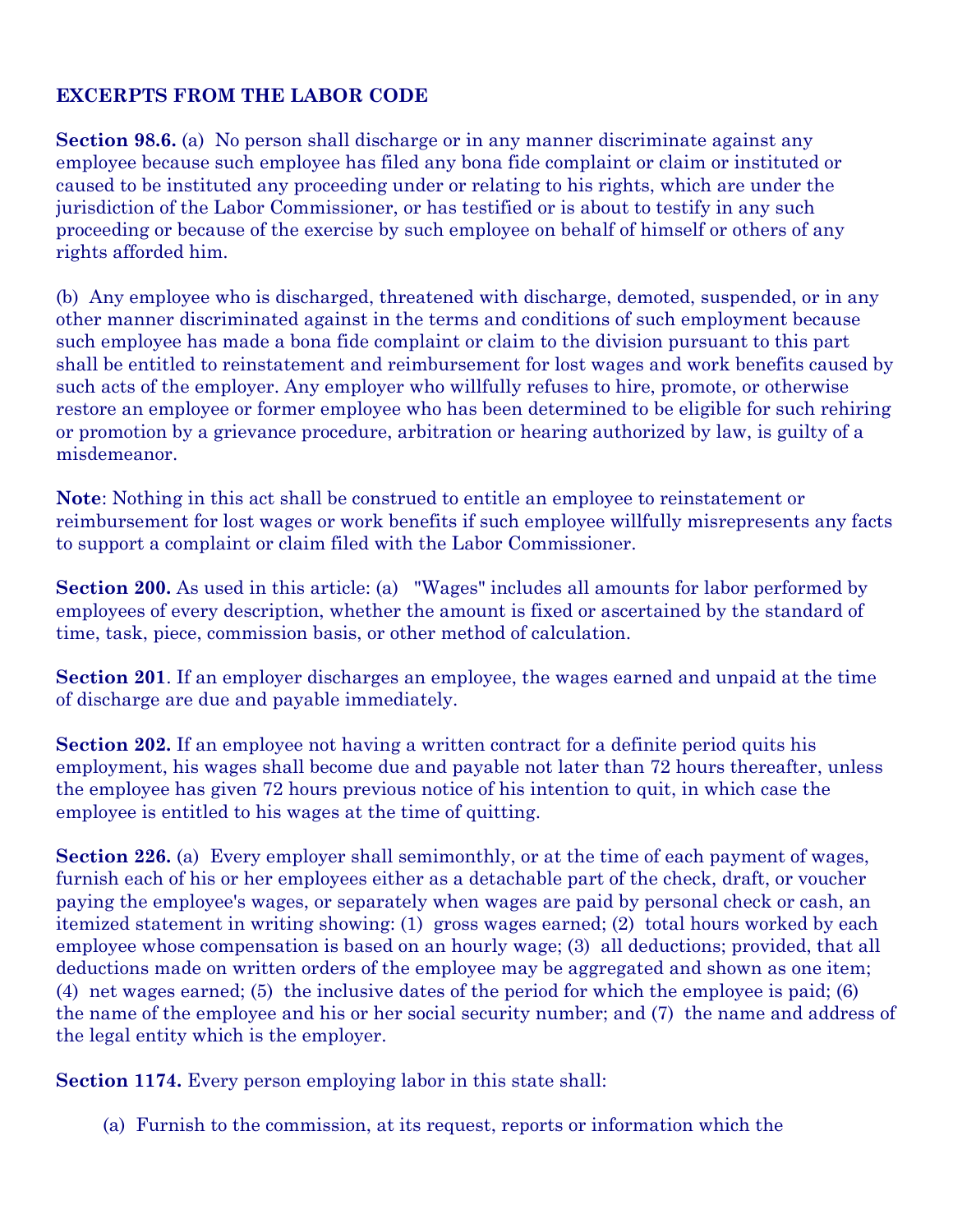commission requires to carry out this chapter. Such reports and information shall be verified if required by the commission or any member thereof.

(b) Allow any member of the commission or the employees of the Division of Labor Standards Enforcement free access to the place of business or employment of such person to secure any information or make any investigation which they are authorized by this chapter to ascertain or make. The commission may inspect or make excerpts, relating to the employment of employees, from the books, reports, contracts, payrolls, documents, or papers of such person.

(c) Keep a record showing the names and addresses of all employees employed and the ages of all minors.

(d) Keep at a central location in the state or at the plants or establishments at which employees are employed, payroll records showing the hours worked daily by, and the wages paid to, employees employed at the respective plants or establishments, and which shall be kept in accordance with rules established for this purpose by the commission, but in any case shall be kept on file for not less than two years. (1937 ch. 90, 1945 ch.1431, 1972 ch. 1122, 1979 ch. 373, 1990 ch. 1379)

 special minimum wage for the licensee. Such license may be renewed on a yearly basis. **Section 1191.** For any occupation in which a minimum wage has been established, the commission may issue to an employee who is mentally or physically handicapped, or both, a special license authorizing the employment of the licensee for a period not to exceed one year from date of issue, at a wage less than the legal minimum wage. The commission shall fix a

**Section 1191.5**. Notwithstanding the provisions of Section 1191, the commission may issue a special license to a nonprofit organization such as a sheltered workshop or rehabilitation facility to permit the employment of employees who have been determined by the commission to meet the requirements in Section 1191 without requiring individual licenses of such employees. The commission shall fix a special minimum wage for such employees. The special license for the nonprofit corporation shall be renewed on a yearly basis, or more frequently as determined by the commission.

**Section 1199.** Every employer or other person acting either individually or as an officer, agent, or employee of another person is guilty of a misdemeanor and is punishable by a fine of not less than one hundred dollars (\$100) or by imprisonment for not less than 30 days, or by both, who does any of the following:

(a) Requires or causes any employee to work for longer hours than those fixed, or under conditions of labor prohibited by an order of the commission.

(b) Pays or causes to be paid to any employee a wage less than the minimum fixed by an order of the commission.

(c) Violates or refuses or neglects to comply with any provision of this chapter or any order or ruling of the commission.